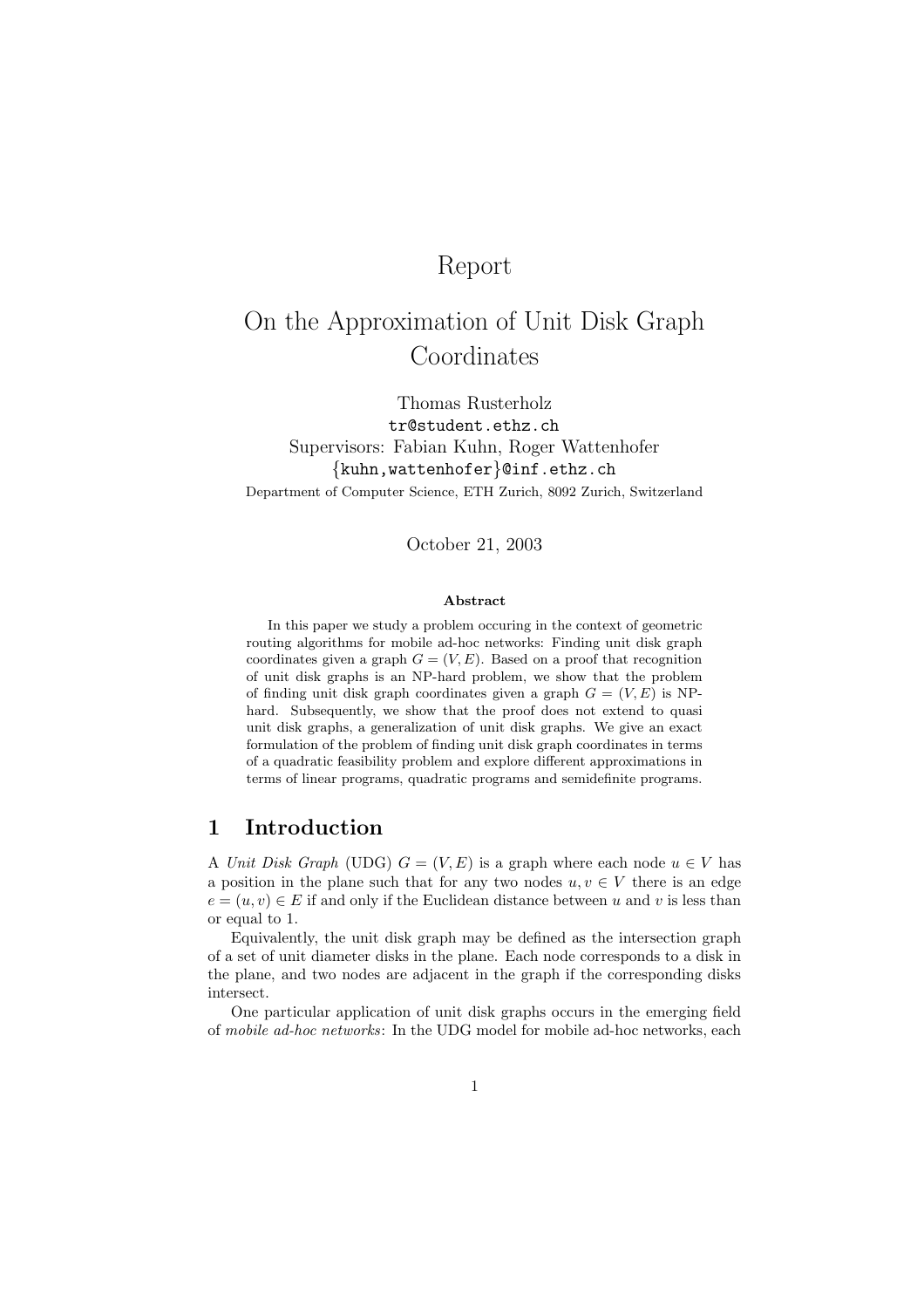node has a geometric location and a transmission range—a disk centered at this node with fixed communication radius. It is assumed that all disks share the same communication radius. Two nodes can communicate directly if and only if they are in mutual transmission range i.e. their Euclidean distance is less than or equal to the communication radius.

As with traditional networks, the routing problem arises if two nodes cannot communicate directly. In this case their messages need to be relayed through a series of intermediate nodes. Since the topology of an ad-hoc network is dynamically changing, standard routing schemes which are used in traditional wired networks are not applicable for ad-hoc networks.

Recently, new routing algorithms have been developed to efficiently perform in the UDG model (see  $[2, 3, 4]$ ). These are so called *geometric routing algo*rithms requiring a unit disk graph with associated node positions as input.

In practical mobile ad-hoc networks, however, most often only connectivity information about the network is given but the positions of the nodes are unknown. The target of this project was to develop efficient algorithms to assign coordinates to the nodes in order to realize the network graph. This is equal to the problem of finding a UDG-realization given a graph  $G = (V, E)$ .

## 2 Mathematical Preliminaries

### 2.1 Convex Functions

For an introduction to convexity and its applications in optimization, see [7]. For a more advanced treatment of the topic the reader is referred to [8, 9].

**Definition 2.1.** (Convex Set)  $A$  (point-)set  $K$  is called convex if for any two points  $p_1$  and  $p_2$  with  $p_1 \in K$ ,  $p_2 \in K$  all points

$$
\lambda p_1 + (1 - \lambda)p_2 \qquad (0 \le \lambda \le 1)
$$

belong to K, i.e all points on the line between  $p_1$  and  $p_2$  belong to K.

**Definition 2.2.** (Convex Function) A function  $f: K \to \mathbb{R}$  from a convex set K to the set R of real numbers is called convex if for any two points  $x_1$  and  $x_2$  from K the following holds:

$$
f(\lambda x_1 + (1 - \lambda)x_2) \leq \lambda f(x_1) + (1 - \lambda)f(x_2)
$$

with  $(0 \leq \lambda \leq 1)$ , i.e. if the set  $\{(x, y) | x \in K, y \geq f(x)\}\$ is convex.

**Definition 2.3.** (Concave Function) A function  $f: K \to \mathbb{R}$  is called concave if  $g = -f$  is a convex function.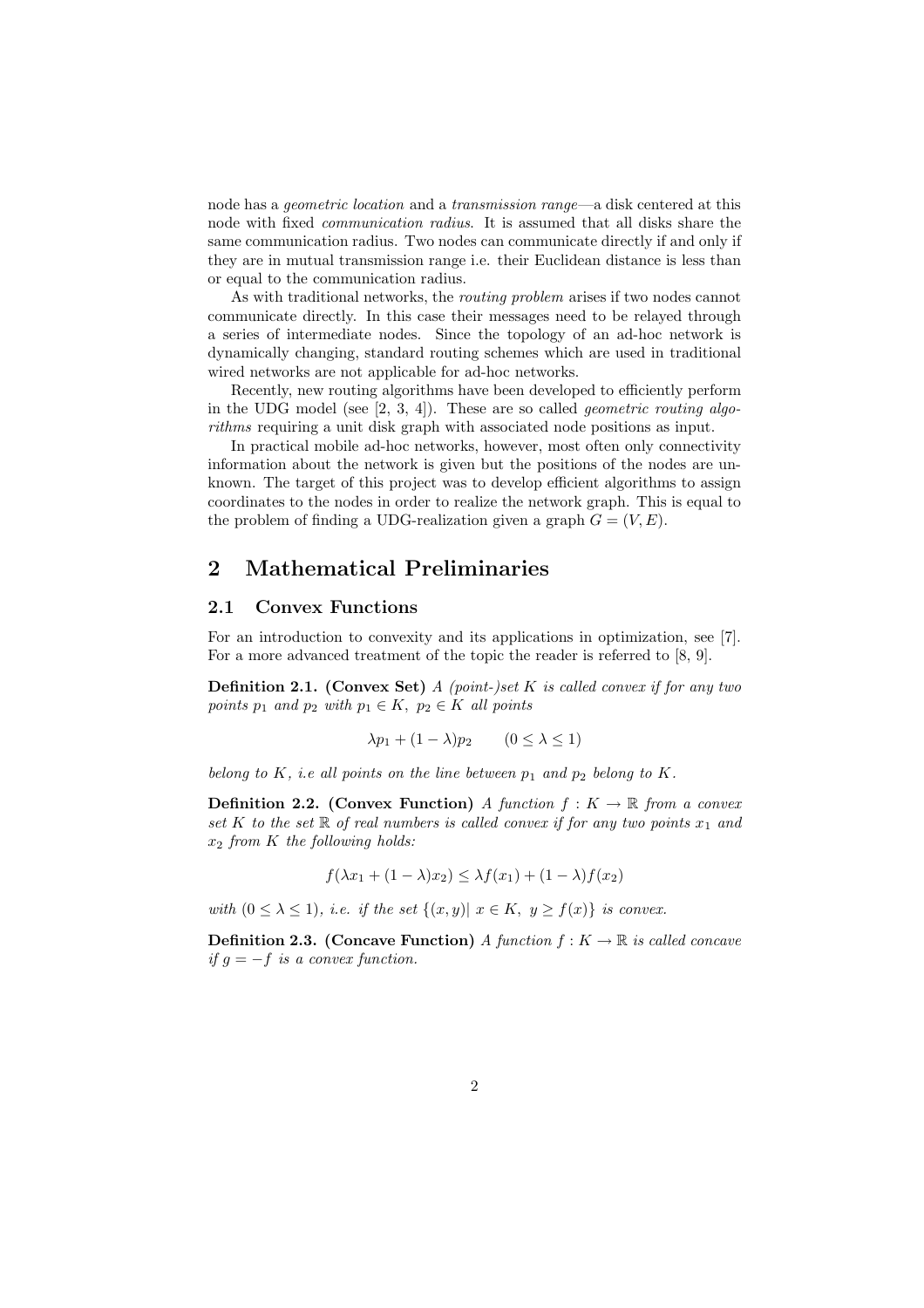### 2.2 Optimization Theory

For an introduction to optimization, see [7]. Again, a much deeper discussion may be found in [8, 9] (many practical examples are found in [9]).

Definition 2.4. (Optimization Problem) The general optimization problem is given by

|                 | $f(x_1,\ldots,x_n)$         | $\max$     |
|-----------------|-----------------------------|------------|
| $i=1,\ldots,m$  | $g_i(x_1,\ldots,x_n)\leq 0$ | subject to |
| $j=1,\ldots,n.$ | $x_i \geq 0$                |            |

The f and  $g_i$  are functions in the variables  $x_1, \ldots, x_n$ .

Definition 2.5. (Feasibility Problem) In the feasibility problem corresponding to an optimization problem the objective function f is equal to 0. Solving the feasibility problem means to find values ("feasible values") for the variables  $x_1, \ldots, x_n$  to satisfy all constraints  $g_i$ .

Definition 2.6. (LP) A LP (Linear Program) is an optimization problem where the f and  $q_i$  are linear.

Definition 2.7. (QP) A QP (Quadratic Program) is an optimization problem where  $f$  is quadratic and the  $g_i$  are linear.

Definition 2.8. (QCQP) A QCQP (Quadratically Constrained Quadratic Program) is an optimization problem where the f and  $g_i$  are both quadratic.

Definition 2.9. (Convex Optimization Problem) An optimization problem is called convex if the function f is concave under maximization and convex under minimization, respectively. The functions  $g_i$  are required to be convex in both cases.

The following lemmas are given without proof (A proof may be found in [8]):

Lemma 2.1. The feasible region of every set of linear constraints is convex.

Lemma 2.2. For any convex optimization problem, a local optimum of f is the global optimum of f.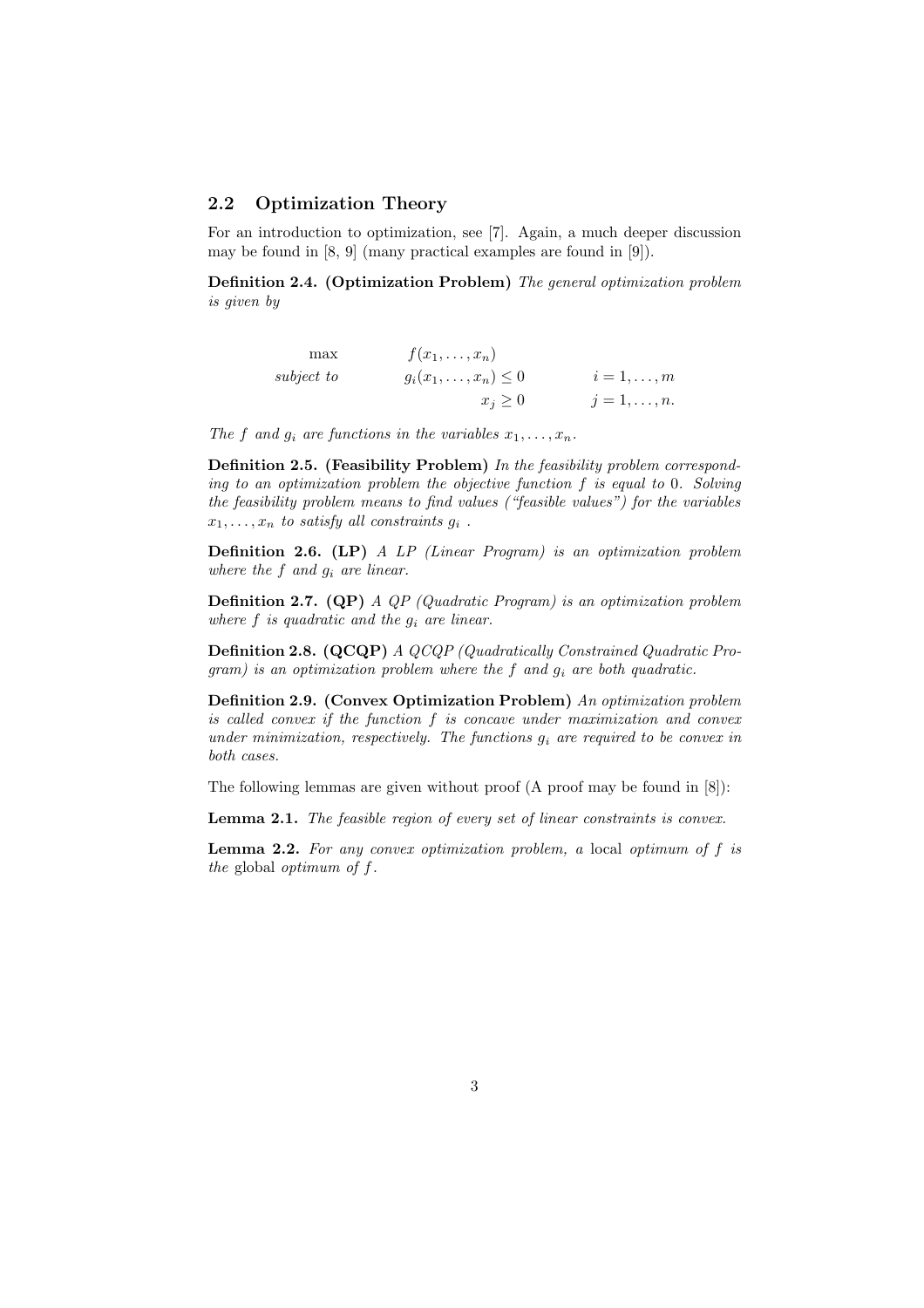### 3 Unit Disk Graph Realization is NP-hard

In [5] SATISFIABILITY was reduced to the problem of recognizing unit disk graphs, showing that the decision problem asking if a given graph has a UDGrealization is NP-hard. It can be shown that the corresponding optimization problem of finding such a UDG-realization is NP-hard by reduction.



Figure 1: Reduction scheme for deriving a *lower bound* for problem U of unknown complexity by reduction from problem K of known complexity.

#### Lemma 3.1. Unit disk graph realization is NP-hard

*Proof.* The problem  $K$  of known complexity is the decision problem asking if a given graph has a UDG-realization. We know that  $K$  is NP-hard. Let the problem U of unknown complexity be the problem of finding a UDG-realization for a given graph.

The input transformation function s does nothing but pass on the input data it receives.  $I^* = I$ , see Figure 1. Both problem types K and U require the same kind of input, an arbitrary graph  $G = (V, E)$ .

The output transformation maps the output  $O^*$  of U to a yes/no-answer. It checks if the output  $O^*$  received from U constitutes a valid UDG-realization. This can be done in time  $O(n^2)$  where  $n = |V|$ : If for all tuples  $(v_i, v_j) \in E$ , the distance between  $v_i$  and  $v_j$  is  $\leq 1$  and for all tuples  $(v_i, v_j) \notin E$ , the distance between  $v_i$  and  $v_j$  is  $> 1$ , return yes (the graph has a UDG-realization), else return no (the graph does not have a UDG-realization).

If  $O^*$  is a UDG-realization, the input graph  $G = (V, E)$  has a UDG-realization. If the output  $O^*$  does not realize the graph, the graph does not have a UDGrealization because otherwise, the algorithm solving  $U$  (find a UDG-realization for a given graph  $G = (V, E)$  would have found it.  $\Box$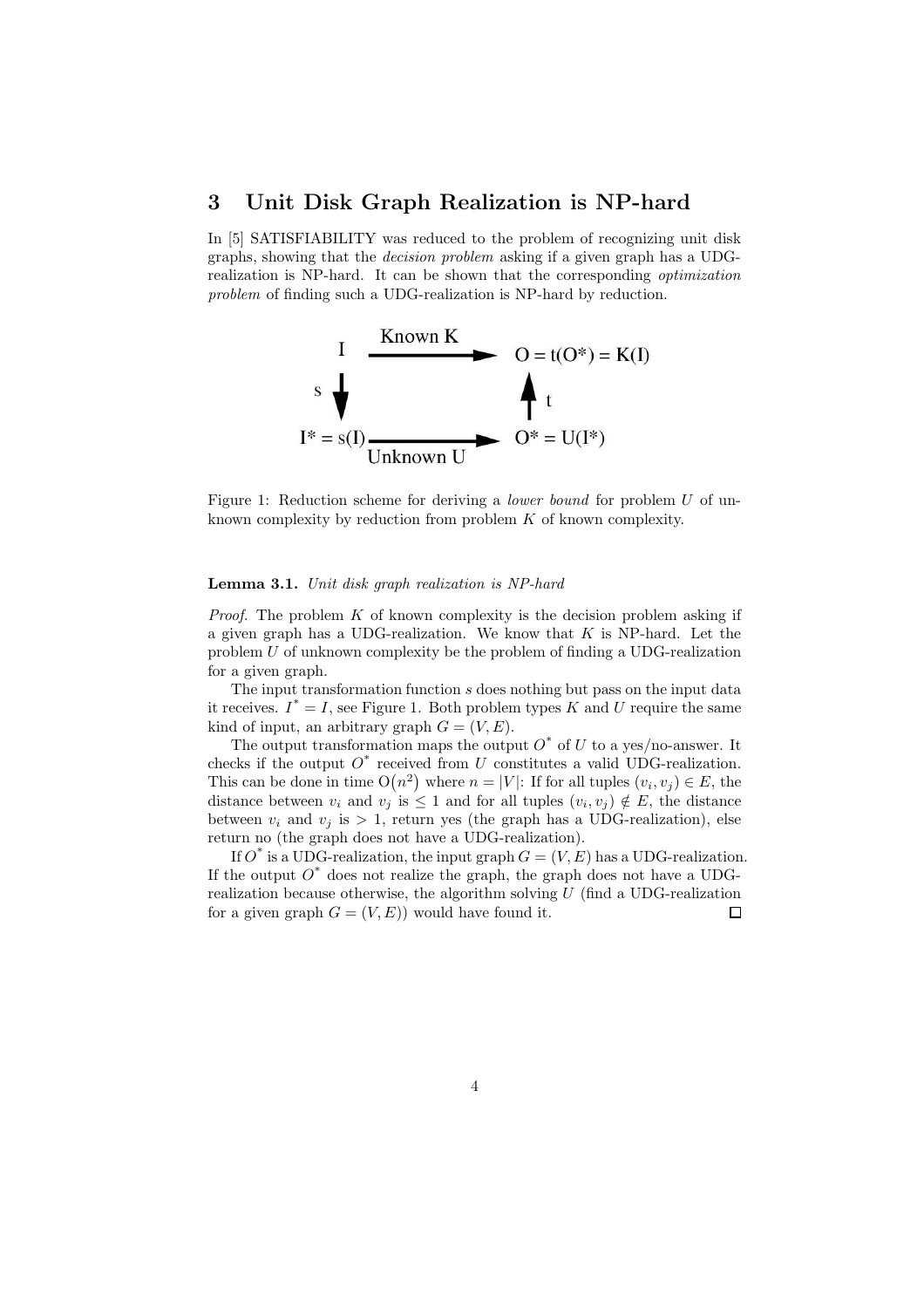### 4 The Original Proof

The aim of this section is to show that the proof in [5], although it works well for unit disk graphs, does not work if a graph class with a definition that differs only slightly from the unit disk graph definition is considered. For this reason, we define the notion of the quasi unit disk graph (Quasi-UDG) as introduced in [1]:

Definition 4.1. (Quasi Unit Disk Graph) Let  $V \subset \mathbb{R}^2$  be a set of points in the 2-dimensional plane and  $d \in [0, 1]$  be a parameter. The symmetric Euclidean graph  $(V, E)$ , such that for any pair  $u, v \in V$ 

- $(u, v) \in E$  if  $|uv| \leq d$  and
- $(u, v) \notin E$  if  $|uv| > 1$ ,

is called a Quasi Unit Disk Graph (Quasi-UDG) with parameter d.

In the following, we give an outline of the proof. We then give some details on key statements of the proof, on the components of a graph called  $G_C$  and their building blocks in particular. We show that these building blocks do not work for Quasi-UDGs and that, as a consequence, the components of the proof do not work as expected.

#### 4.1 Proof Outline

This section gives a sketch of the proof in [5] reducing SATISFIABILITY to unit disk graph recognition. For further details we refer the reader to [5].

Given an instance C of SATISFIABILITY, a graph  $G_C = (V_C, E_C)$  is constructed such that  $G_C$  has a UDG-realization if and only if C is satisfiable. It is assumed that w.l.o.g. each clause in  $C$  contains  $at$  most three literals and each variable appears in at most three clauses. The graph  $G_C$  is built in several stages. First, a graph  $G_C^{SAT}$  is constructed that corresponds closely to the instance  $C$  of SATISFIABILITY: The nodes of the graph correspond to the clauses, variables and negated variables. The nodes corresponding to variables and negated variables are called literal nodes. There is an edge between a literal node and a clause node if the literal appears in the clause. A notion of orientability is defined for this graph and it is proved that it is orientable if and only if  $C$  is satisfiable.

The next step considers a canonical drawing of this graph on the grid: A grid with polynomial size in the number of variables and clauses of the SATIS-FIABILITY instance  $C$  is constructed. Each of the nodes of the grid is either unused, or is associated with a unique component of the drawing. There are three groups of components: communication components, literals, and clauses. There are three different groups of communication components: wires, corners, and cross-overs. The communication components serve to connect the appropriate literals and clauses. A wire is a unit length line segment passing through a grid node, a corner is two half-length line segments meeting a right angles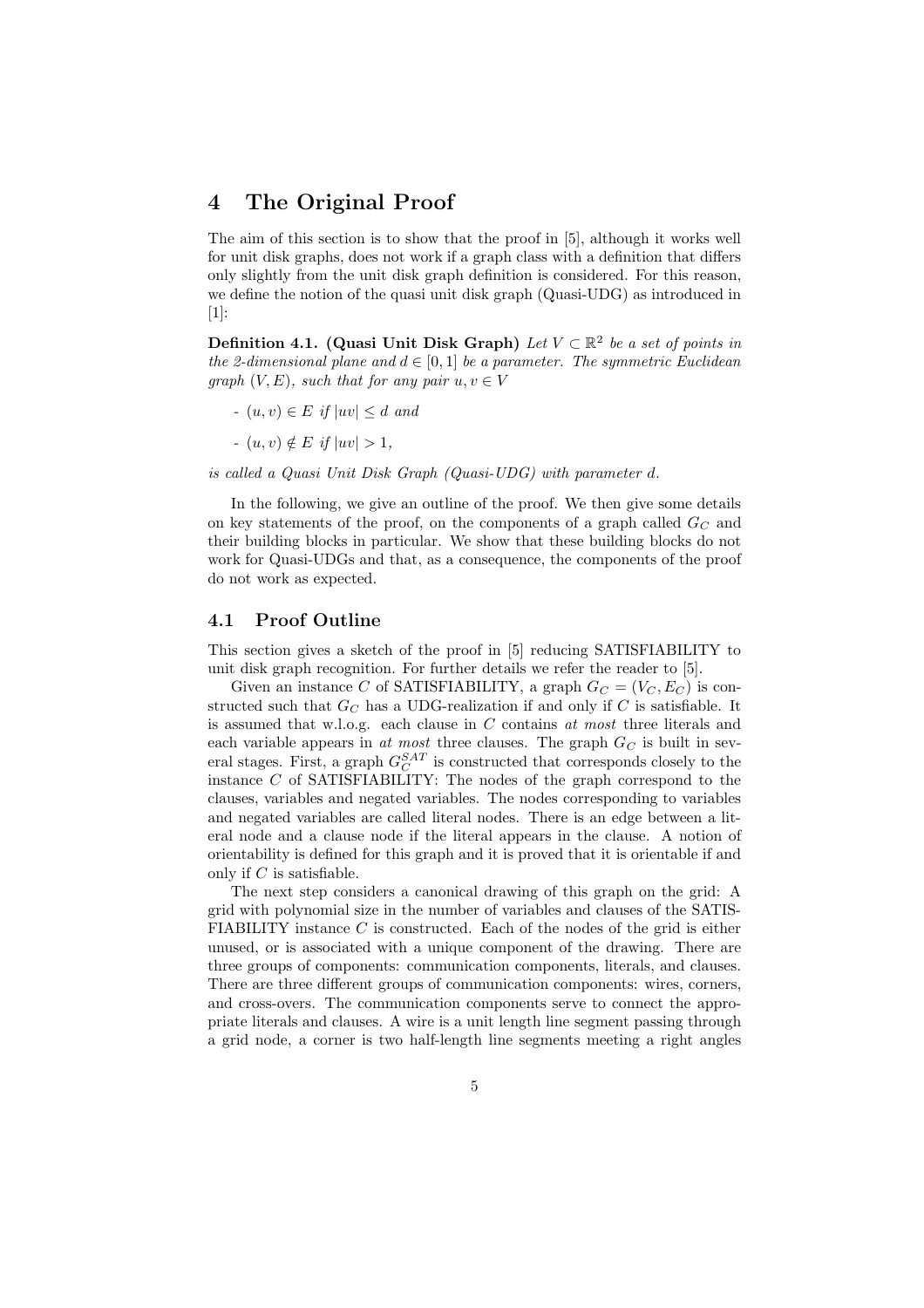at a grid node, and a cross-over is two unit length line segments crossing at right angles on a grid node. Each component in the drawing has one to four points where they can be connected to other components. These connection points are called terminals. The number of terminals is according to the degree of the component in  $G_C^{SAT}$ . The terminals on the top, bottom, left and right side are called  $T$ ,  $B$ ,  $L$  and  $R$  terminals respectively. Two components in the drawing are adjacent if they have coincident terminals. A complimentary pair of literals is considered to be a single truth setting component, there are no terminals between them. An *orientation* of a terminal is a *direction*  $N$ ,  $S$ ,  $E$ , or W. A terminal T (resp. B, L, R) is directed away from its component if it is oriented N (resp.  $S, W, E$ ) and is *directed towards* its component otherwise. A grid drawing is said to be orientable if all terminals can be oriented subject to conditions:

- draw1: only terminals adjacent to vertical line segments are directed  $N$  or  $S$ .
- draw2: only terminals adjacent to horizontal line segments are directed E or W,
- draw3: every wire, corner, cross-over line segment, and clause has at least one terminal directed away from it,
- draw4: every truth setting component has a literal component wit all terminals directed away from it.

It is then proved that the grid drawing is orientable if and only if the underlying graph is orientable.

Finally,  $G_C$  is formed by simulating components of the grid drawing. A graph component is created for each grid drawing component: wires, corners, cross-overs, truth-setters, and clauses. Each of these graph components has terminals corresponding to the grid drawing terminals  $T$ ,  $B$ ,  $L$  and  $R$ . The graph  $G_C$  is constructed by connecting every pair of components adjacent in the grid drawing together by identifying appropriate terminals, by label. Terminal T (resp. B, L, R) should be identified with an adjacent B (resp. T, R, L) terminal.

Subsequently, it is shown that  $G_C$  has a UDG-realization if and only if the underlying grid drawing is orientable.

The proof is finished by showing that the entire reduction can be executed in polynomial time.

### 4.2 Graph Components

In the following, the building blocks are described from which the various graph components are composed: These building blocks consist of cycles ("cages") with additional independent nodes ("beads"). A bead is attached to two nodes (a "hinge") of a cage by a short path through another node ("chain"). Such a cage looks like the one in Figure 2. The maximum number of independent beads that can be embedded inside a cage in any UDG-realization is called capacity.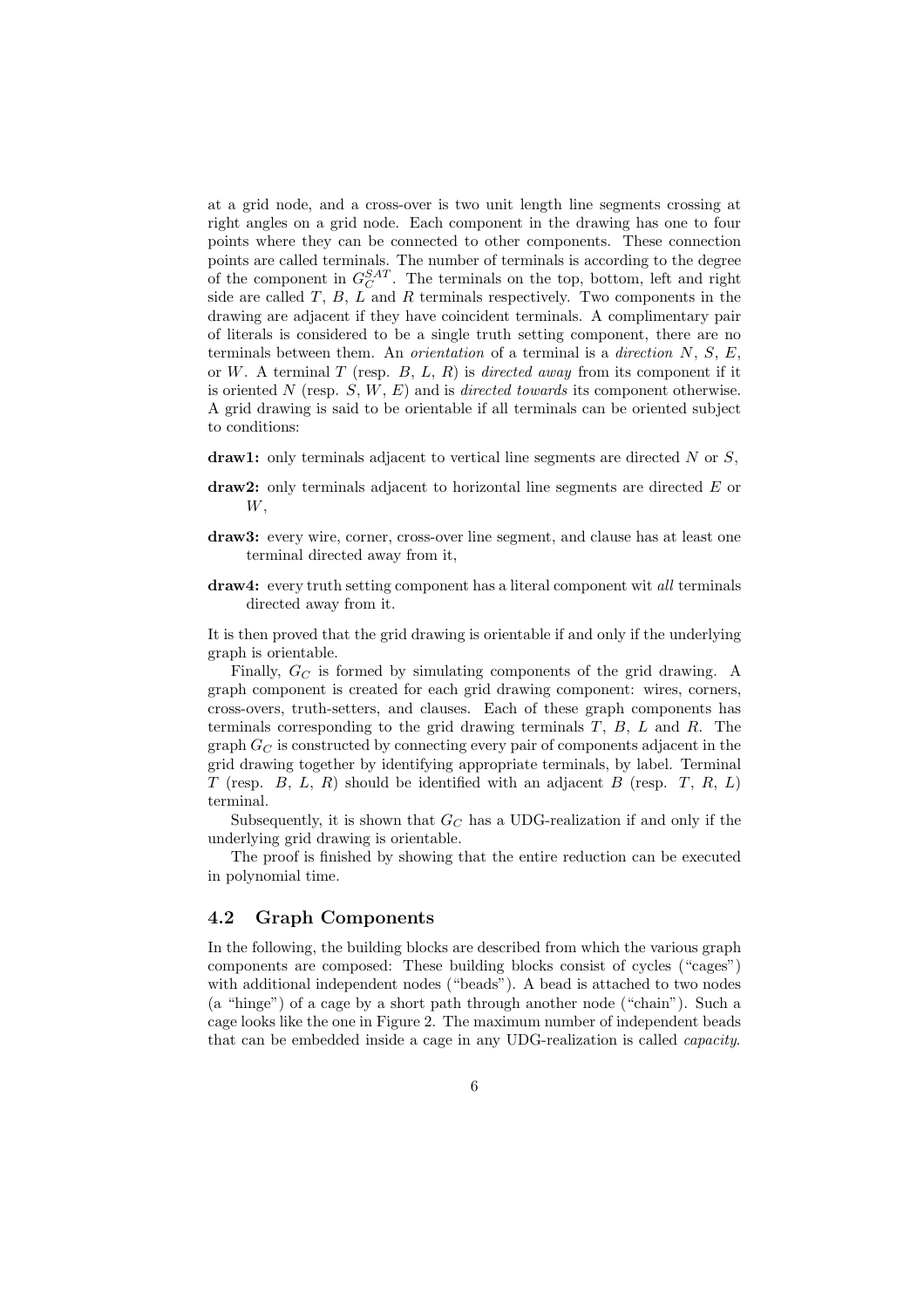The capacity is constant and depends only on the number of nodes on the cycle. A bead embedded inside a cage diminishes its remaining capacity. It thereby displaces other beads, which may otherwise have been embedded inside the cage. This is the basic mechanism for propagating information in a UDG-realization of  $G_C$ .

The following lemma must hold in order for the notion of a node being embedded inside a cage to be well defined:

**Lemma 4.1.** Let  $e_1 = (u_1, v_1)$  and  $e_2 = (u_2, v_2)$  be two intersecting edges in a UDG  $G = (V, E)$ . Then the subgraph induced by  $\{u_1, v_1, u_2, v_2\}$  contains  $K_3$  as a subgraph.

*Proof.* Suppose that  $e_1 = (u_1, v_1)$  and  $e_2 = (u_2, v_2)$  cross at m. Let  $|uv|$  denote the distance between point  $u$  and point  $v$ . Then

$$
|u_1u_2| + |v_1v_2| \le (|u_1m| + |mu_2|) + (|v_1m| + |mv_2|)
$$
  
=  $(|u_1m| + |v_1m|) + (|mu_2| + |mv_2|)$   
=  $|u_1v_1| + |u_2v_2| \le 1 + 1 = 2$ 

Therefore  $|u_1u_2| \leq 1$  or  $|v_1v_2| \leq 1$ . Similarly,  $|u_1v_2| \leq 1$  or  $|v_1u_2| \leq 1$ . Any of the four possibilities implies a  $K_2$  subgraph the four possibilities implies a  $K_3$  subgraph.

However, for Quasi-UDGs with parameter  $1/\sqrt{2} \leq d < 1$ , Lemma 4.1 does not hold anymore. Instead, the following holds (Lemma 4.2 is proved in [1]):

**Lemma 4.2.** Let  $e_1 = (u_1, v_1)$  and  $e_2 = (u_2, v_2)$  be two intersecting edges in a Quasi-UDG G with parameter  $d \geq 1/\sqrt{2}$ . Then at least one of the edges  $(u_1, u_2), (u_1, v_2), (v_1, u_2)$  and  $(v_1, v_2)$  exists in G.

Similar arguments hold for the cage capacities. A  $n$ -cage is defined as a cage with a capacity for  $n$  beads. The capacities of cages with up to 10 nodes can be verified by considering the optimal disk packings in Figure 3: A 6-node cage cannot contain a bead, an 8-node cage cannot contain two beads, a 9-node cage cannot contain three beads, and a 10-node cage cannot contain four beads.

Note however that for Quasi-UDGs and *any* parameter  $d < 1$ , each of the packings adds capacity at least one.

The graph components do only work as long as beads embedded in one cage force other beads into different cages the way it was intended. For  $d < 1$ , too



Figure 2: A cage with two embedded independent beads (black nodes) on two chain nodes.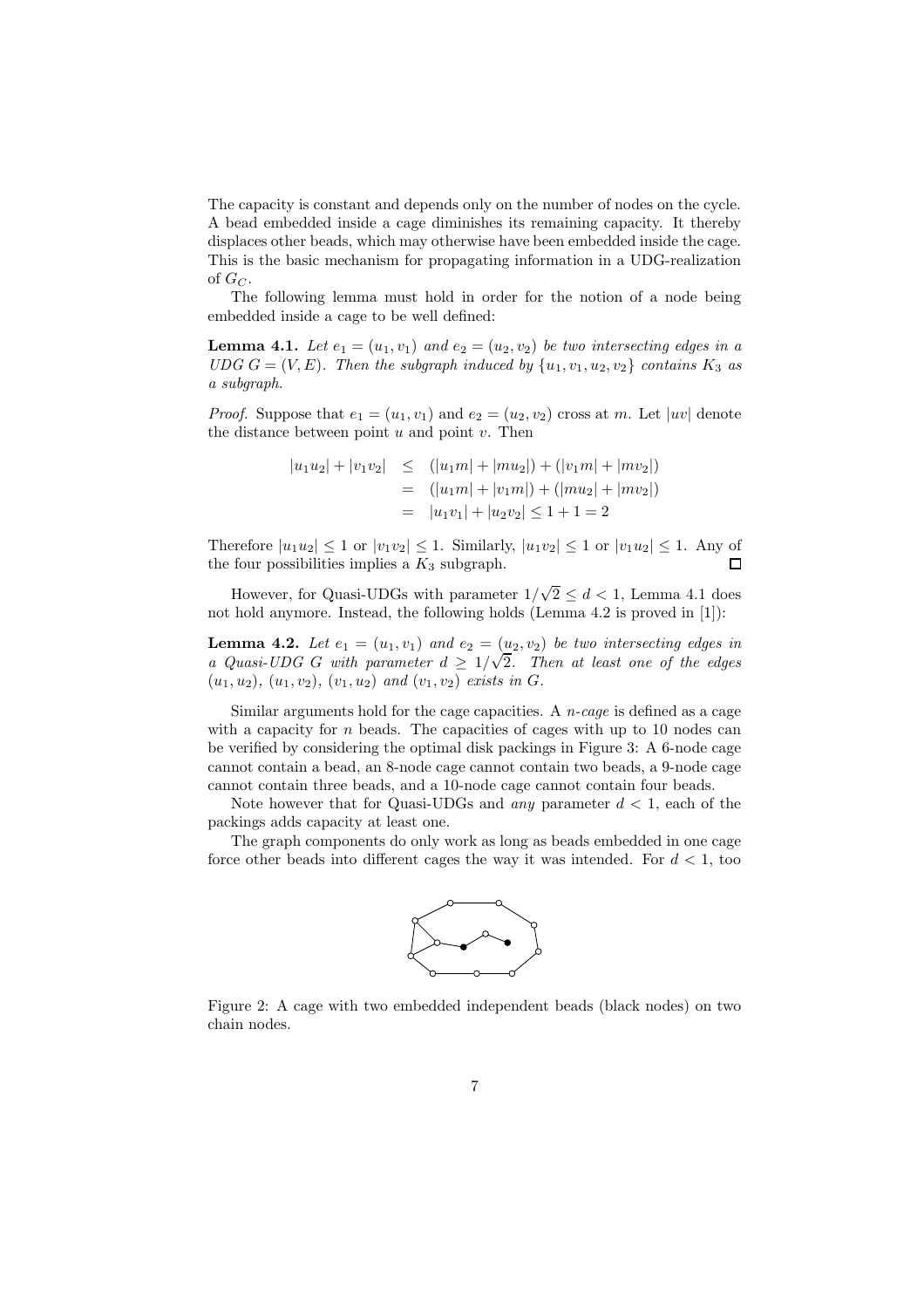many beads may be embedded in one cage and the graph components do not behave as expected. It may however be possible to overcome this problem by adjusting the cage sizes depending on d.

In Subsection 4.1, conditions  $draw1 - 4$  are described for a grid drawing to be *orientable*. The graph  $G_C$  has a UDG-realization if and only if the underlying grid drawing is orientable. In the following example, we show that for Quasi-UDGs with parameter  $d = 1/\sqrt{2}$  it is possible for  $G_C$  to have a realization while the underlying grid drawing is not orientable because condition  $draw3$  cannot be satisfied, thus showing that the proof does not work for Quasi-UDGs with parameter  $d = 1/\sqrt{2}$ .

Figure 5 shows a wire component which is realized in an incorrect way (see Figure 4 for a correct realization of a wire component): The left terminal has been embedded into a 5-node cage attached to the cycle (so called "mortar" cage). In the following, we explain why this is a valid realization for a Quasi-UDG with parameter  $d = 1/\sqrt{2}$ . Let t denote the terminal node, let c denote the chain node through which the terminal node is attached to the hinge. Finally, let  $m_1$  and  $m_2$  denote the two nodes of the shared cage edge. Refer to Figure 6 for details on the region of interest:

According to the cage capacities in Figure 3, a cage with up to 6 nodes cannot contain a bead. However, in a Quasi-UDG with parameter  $d = 1/\sqrt{2}$  a 5-node cage can contain a bead. In the left part of Figure 6, the node  $t$  has distance  $> d$  from all the nodes in the cycle. Thus none of the edges connecting the terminal to the nodes on the 5-node cage are required to exist in  $G_C$  according to Definition 4.1.

The edge between the chain node and the terminal crosses the edge shared between the 8-node cage and the 5-node cage. According to Lemma 4.2, at least one of the edges  $(m_1, c)$ ,  $(c, m_2)$ ,  $(m_1, t)$  and  $(t, m_2)$  exists in  $G_C$ . One of these edges is contained in every wire component anyway: the edge  $(c, m<sub>2</sub>)$ . In Figure 6, the nodes are arranged such that the only edge required to exist in  $G_C$  is  $(c, m<sub>2</sub>)$  which readily exists in every wire component.

If wires are realized in this way in the realization of a graph  $G_C$ , displaced beads do not properly displace other beads anymore, since some beads are embedded in the surrounding mortar. The basic mechanism for propagating information in a realization of  $G_C$  is broken.

In the underlying grid drawing, the corresponding wire component has both terminals directed *towards* itself. Thus condition  $draw3$  is not met.



Figure 3: Optimal packings limiting a 0-cage, 1-cage, 2-cage and 3-cage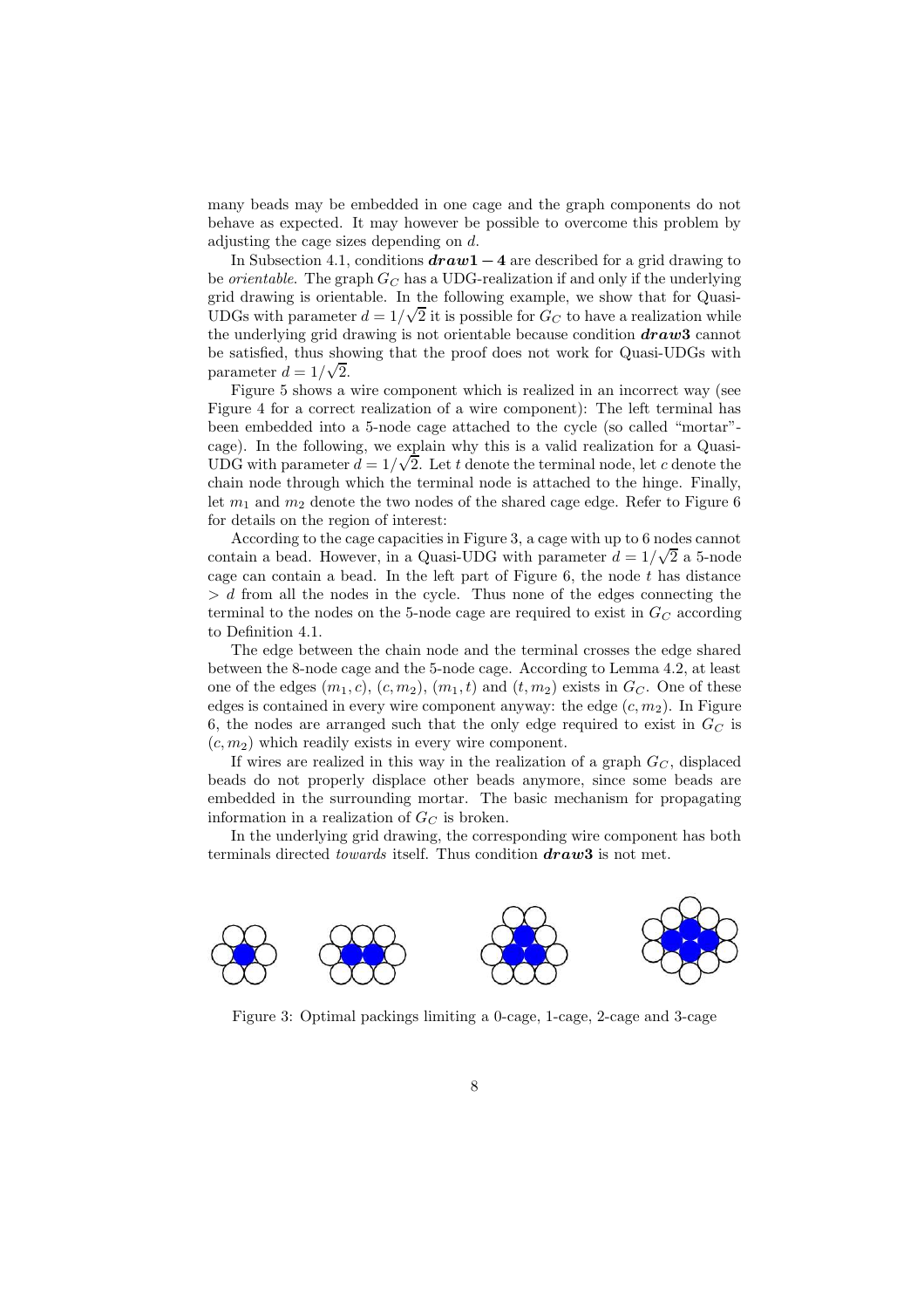

Figure 4: A wire component realized in the correct way (Quasi-UDG with parameter  $d = 1/\sqrt{2}$ . Lines with length  $l = 1$  are plotted in black. Lines with  $1/\sqrt{2} < l < 1$  are plotted in yellow. Lines with  $l \leq 1/\sqrt{2}$  are plotted in blue.



Figure 5: A wire component realized in an incorrect way. The left terminal is embedded into the upper mortar cage.



Figure 6: Detail view of a portion of the wire component depicted in Figure 5. Both pictures show the same portion of the wire component. On the left hand side, a detail view of the realization with real coordinates is shown. The right hand side shows a schematic of the same portion of the wire. Solid lines are edges belonging to  $G_C$ , dashed lines are edges not belonging to  $G_C$ .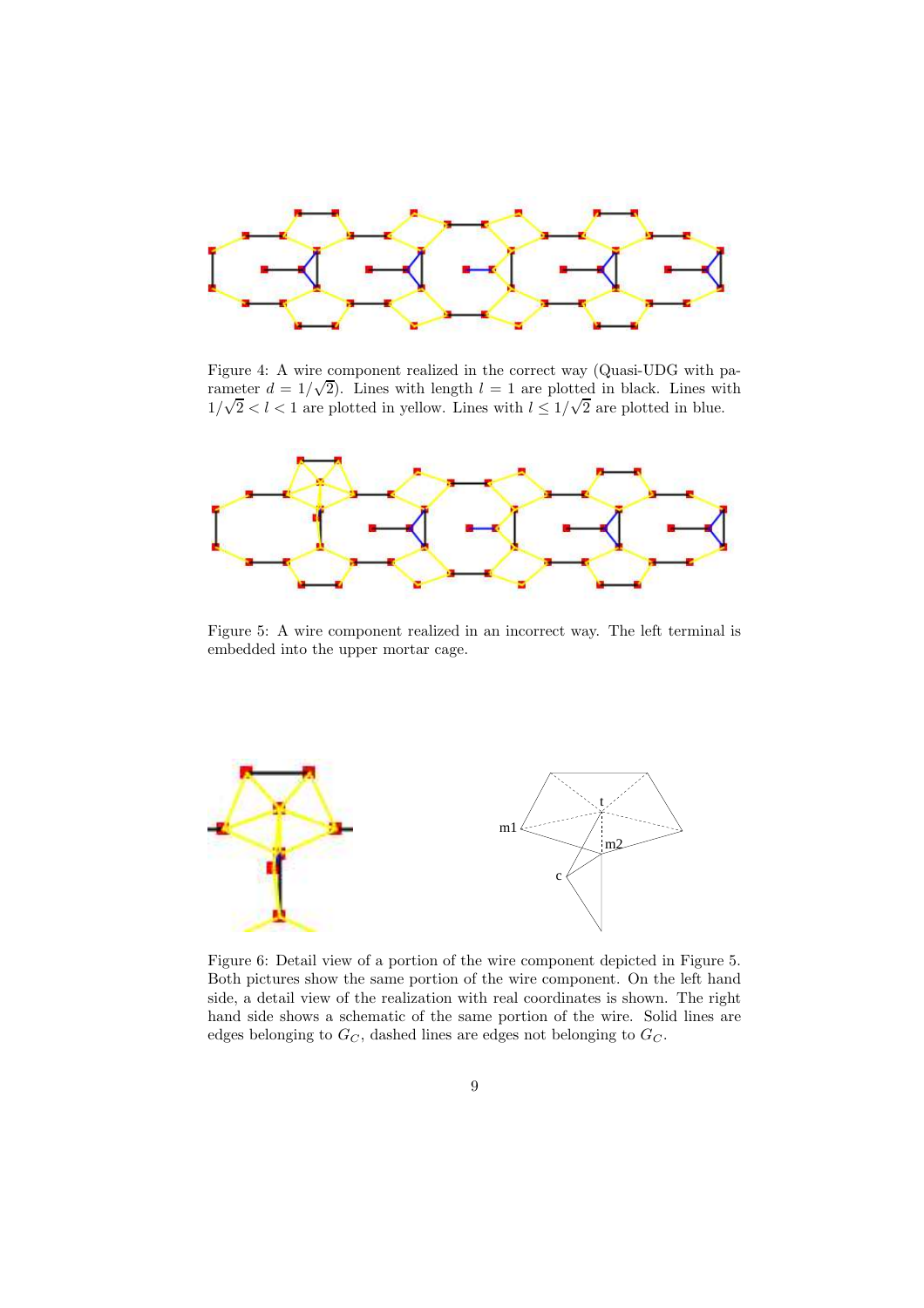### 5 Exact Formulation of the Problem

In [5] it is proved that deciding if a graph has a UDG-realization is NP-hard. In Section 3 it is shown that the problem of finding such a UDG-realization is NPhard by reduction. In this section, we give a formal description of the problem of finding a UDG-realization in terms of a quadratic feasibility problem.

First, the UDG-realization is defined by (similar to [5]):

**Definition 5.1.** (UDG-Realization) The UDG-realization of a graph  $G =$  $(V, E)$  is a function  $f: V \to \mathbb{R}^2$  that projects every  $v_i$   $(i = 1, ..., n)$  to a tuple  $(x_i, y_i)$  such that  $(v_i, v_j) \in E$  if and only if  $d(f(v_i), f(v_j)) \leq 1$  where d is the Euclidean distance between two points.

In order to obtain a quadratic feasibility problem, the Euclidean distance  $d = \sqrt{(x_i - x_j)^2 + (y_i - y_j)^2}$  is replaced by its square  $d^2 = (x_i - x_j)^2 + (y_i - y_j)^2$ . (The right hand side stays 1 since  $1^2 = 1$ .)

Now, an exact formulation of the problem in terms of a feasibility problem with quadratic constraints can be constructed: Take an arbitrary graph  $G =$  $(V, E)$ . For nodes  $v_i, v_j$  adjacent in the graph, define the constraint set

$$
qcqp_{edges} := \{(x_i - x_j)^2 + (y_i - y_j)^2 \le 1 \mid (v_i, v_j) \in E\},\
$$

for nodes  $v_i, v_j$  not adjacent in the graph, define the constraint set

$$
qqp_{nonedges} := \{(x_i - x_j)^2 + (y_i - y_j)^2 > 1 \mid (v_i, v_j) \notin E\}.
$$

The union set

$$
qcqp := qcqp_{edges} \cup qcqp_{nonedges} \tag{1}
$$

yields constraints for a quadratic feasibility problem. These constraints are quadratic functions in the coordinates  $x_i, y_i$  of the nodes  $v_i$ .

If coordinate tuples  $(x_i, y_i)$   $(i = 1, \ldots, n)$  are found that satisfy Constraints  $(1)$ , a UDG-realization has been found for the input graph  $G = (V, E)$ .

By Lemma 3.1 the feasibility problem of finding  $(x_i, y_i)$   $(i = 1, \ldots, n)$  to satisfy Constraints (1) is NP-hard. Since the exact problem can probably not be solved in polynomial time, the main interest is in approximation algorithms. In the following sections, ways are explored to find approximations with best possible guarantees on precision and with possibly polynomial running times.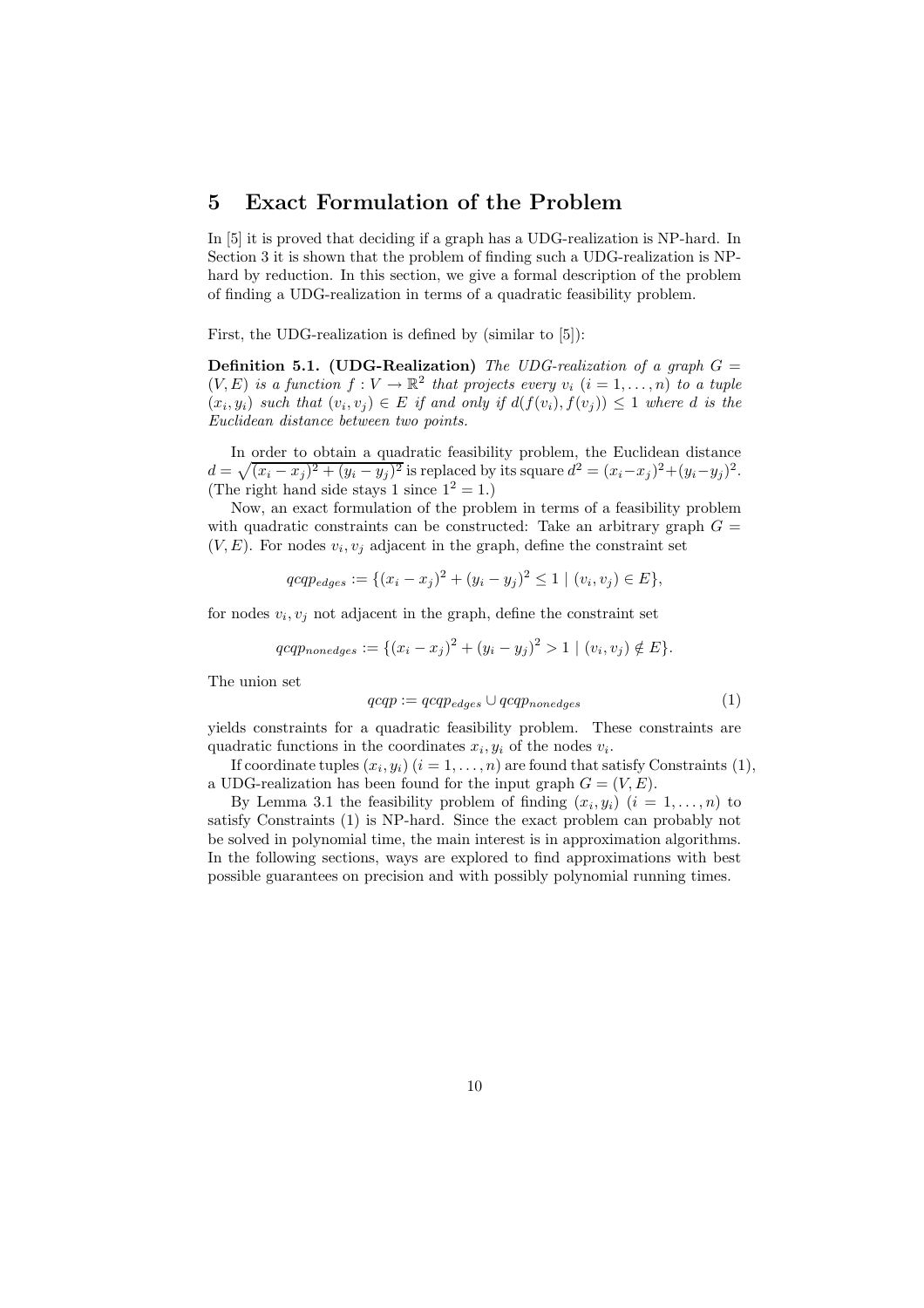### 6 Approximation Algorithms

#### 6.1 Linear Programming Formulation of the Problem

In this section, we explore approximations in terms of linear programs. The approximations are found by replacing the quadratic constraints (1) from Section 5 by linear ones.

The objective is that the solutions of the LP formulation are as close as possible to the solutions of the exact problem formulation of Section 5. If two nodes  $v_i, v_j$  are not connected by an edge, their distance in the UDG-realization should be  $> 1$ . Equivalently, if two nodes  $v_i, v_j$  are connected by an edge, their distance in the UDG-realization should be  $\leq 1$ .

We introduce some common norms and a measure of distance in the respective norms:

**Definition 6.1.**  $(\ell_2\text{-}\text{Norm})$  The  $\ell_2\text{-}norm$  (Euclidean distance) of a vector  $x \in \mathbb{R}^n$  is defined as  $||x||_2 = \sqrt{x_1^2 + \cdots + x_n^2}$ .

**Definition 6.2.** ( $\ell_1$ -Norm) The  $\ell_1$ -norm (Manhattan distance) of a vector  $x \in \mathbb{R}^n$  is defined as  $||x||_1 = |x_1| + \cdots + |x_n|$ .

**Definition 6.3.**  $(\ell_{\infty}\text{-}\mathrm{Norm})$  The  $\ell_{\infty}\text{-}norm$  of a vector  $x \in \mathbb{R}^n$  is defined as  $||x||_{\infty} = \max_i |x_i|.$ 

**Definition 6.4.** (Distance  $d(x, y)_{\sigma}$ ) Denote by  $d(x, y)_{\sigma}$  the distance between two elements  $x, y \in \mathbb{R}^n$  in the norm  $\ell_{\sigma}: d(x, y)_{\sigma} = ||x - y||_{\sigma}$  for  $\sigma \in \{1, 2, \infty\}.$ 

The feasibility problem can be formulated as follows: For nodes  $v_i, v_j$  adjacent in the graph, define the set

$$
lp_{edges} := \{d(v_i, v_j)_{\infty} \le 1 \mid (v_i, v_j) \in E\}.
$$
 (2)

These constraints make sure that the length of any horizontal or vertical line does not exceed 1. Add the constraints

$$
lp_{edges} := lp_{edges} \cup \{d(v_i, v_j)_1 \le \sqrt{2} \mid (v_i, v_j) \in E\}.
$$
 (3)

Both types of constraints are chosen such that a line of length 1 may still be realized at any slope while the maximum length of a line satisfying Constraints (2) and (3) exceeds 1 by as little as possible (the maximum length of a line satisfying the constraints is given by  $\sqrt{2}\sqrt{(2-\sqrt{2})} \approx 1.082$ , see also Figure 7). For  $v_i, v_j$  not adjacent in the graph, define the set

$$
lp_{nonedges} := \{d(v_i, v_j)_1 > 1 \mid (v_i, v_j) \notin E\}
$$
 (4)

These constraints are chosen such that a line of length  $> 1$  may still be realized at any slope while the minimum length of a line satisfying Constraints (4) is smaller than 1 by as little as possible (the minimum length of a line satisfying the constraints is  $> 1/2\sqrt{2} \approx 0.707$ . See also Figure 8).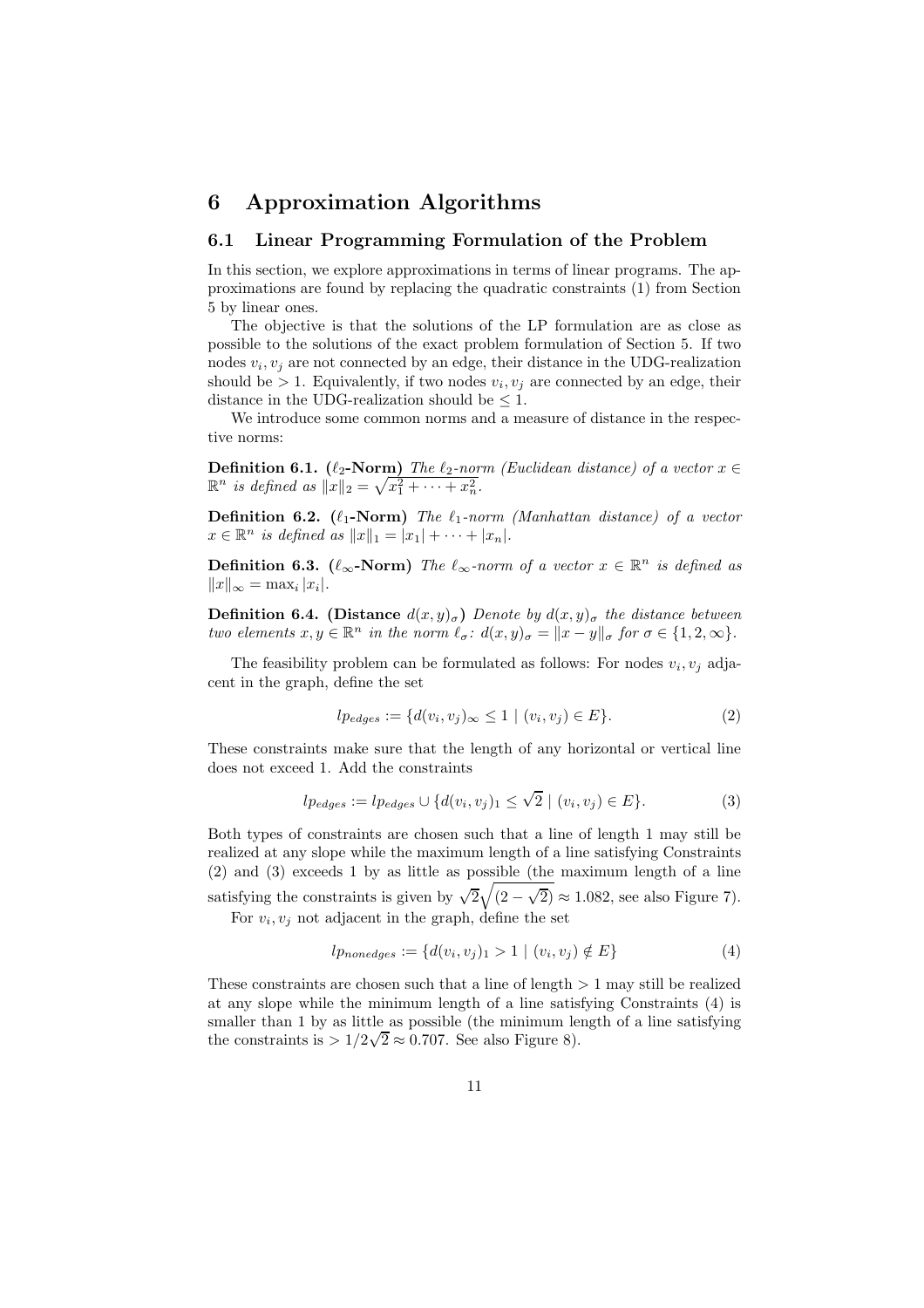Then,

$$
lp := lp_{edges} \cup lp_{nonedges} \tag{5}
$$

yields constraints for a feasibility problem.

Using the notion of the Quasi-UDG (see Definition 4.1), it can be seen that any solution satisfying Constraints (5) constitutes a Quasi-UDG with parameter  $d \approx 0.653$  which is below  $1/\sqrt{2} \approx 0.707$  only by a small amount.

**Theorem 6.1.** Every set of coordinates  $(x_i, y_i)$   $(i = 1, \ldots, n)$  satisfying Constraints (5) realizes the input graph  $G = (V, E)$  as a Quasi-UDG with parameter  $d = 1/(2\sqrt{2-\sqrt{2}}) \approx 0.653.$ 

*Proof.* Consider the value  $d = 1/2\sqrt{2} \approx 0.707$ . Clearly,  $d \in [0, 1]$ . The distance between every two nodes  $(u, v) \notin E$  is  $> d$ . This implies that all nodes  $(u, v)$ with distance  $\leq d$  are  $\in E$ . Thus the coordinates satisfy the first condition in the Quasi-UDG definition:  $(u, v) \in E$  if  $|uv| \leq d$ .

Edges are realized in the interval [a, b],  $a = 0$ ,  $b = \sqrt{2}\sqrt{(2-\sqrt{2})}$ . The largest distance between two nodes  $(u, v) \in E$  is b. Since  $b > 1$ , divide all



Figure 7: On the left hand side, a configuration is shown where the maximum distance of  $\sqrt{2}\sqrt{(2-\sqrt{2})} \approx 1.082$  for two connected nodes is reached. (There exist other, symmetric configurations, of course). On the right hand side, the well balanced configuration with distance exactly 1 is shown.



Figure 8: The well balanced configuration with distance  $1/2\sqrt{2} \approx 0.707$  which cannot be reached by two unconnected nodes.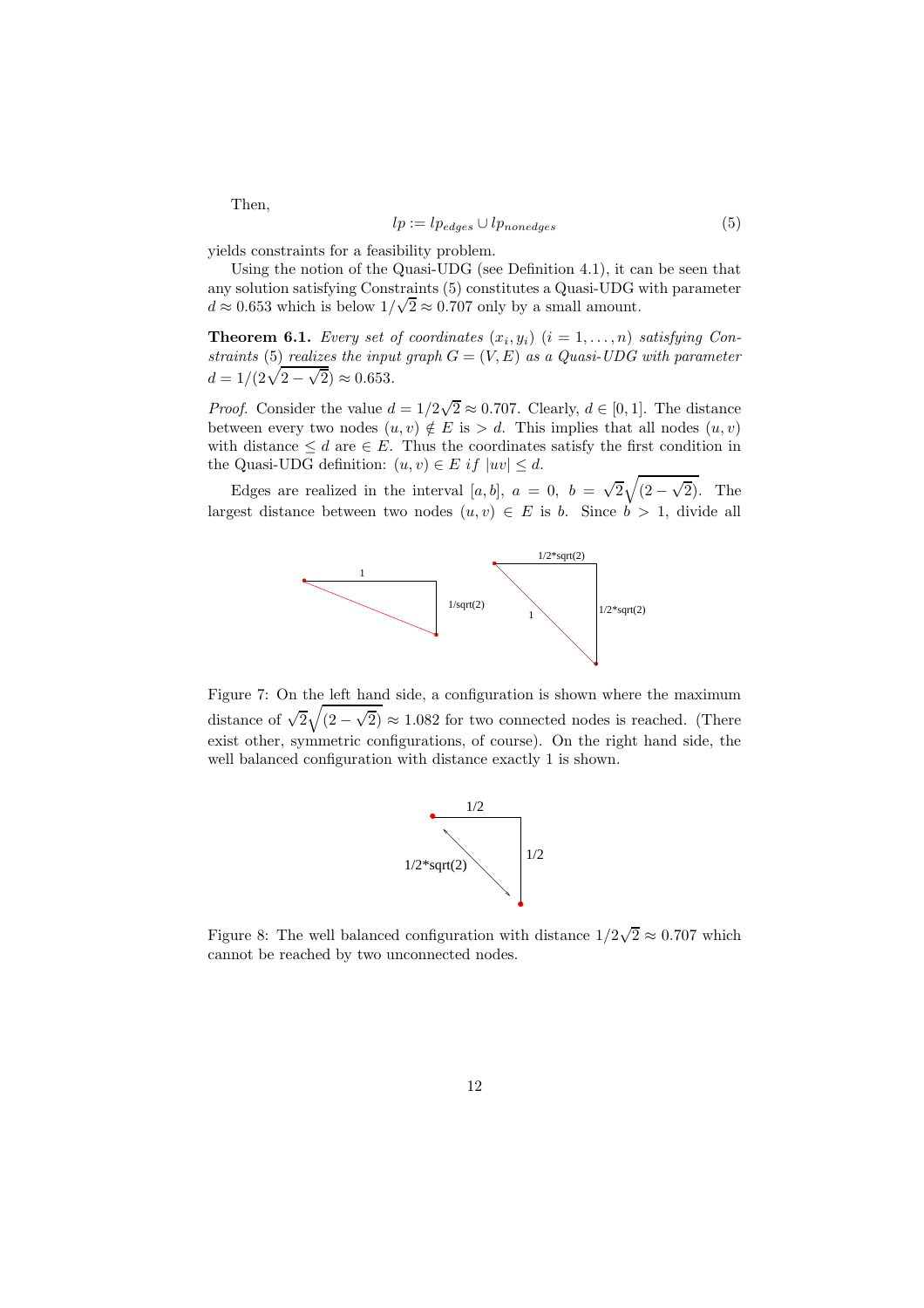coordinates by b. Then,

$$
a' = a/b = 0,
$$
  
\n
$$
b' = b/b = 1,
$$
  
\n
$$
d' = d/b = 1/2\sqrt{2}/(\sqrt{2}\sqrt{2} - \sqrt{2}) = 1/(2\sqrt{2} - \sqrt{2}) \approx 0.653.
$$

Edges are now realized in the interval  $[0, 1]$ . Thus the coordinates satisfy the second Quasi-UDG condition:  $(u, v) \notin E$  if  $|uv| > 1$ . Notice that also  $d' \in$  $[0, 1]$ .

In order to use them in an LP formulation, Constraints (2), (3) and (4) have to be reformulated as linear constraints. Constraints (2) and (3) are reformulated as follows (the three lemmas are given without proof):

**Lemma 6.2.** A constraint max<sub>i=1,...,n</sub>  $a_i \leq c$  may be equivalently expressed by  $(a_1 \leq c) \wedge (a_2 \leq c) \wedge \cdots \wedge (a_n \leq c)$ 

**Lemma 6.3.** A constraint  $|x| \leq c$  may be equivalently expressed by two constraints  $x \leq c \wedge -x \leq c$ .

**Lemma 6.4.** A constraint  $|x| + |y| \leq c$  may be equivalently expressed by four constraints  $x + y \leq c \wedge x - y \leq c \wedge -x + y \leq c \wedge -x - y \leq c$ .

A single constraint

$$
d(v_i, v_j)_{\infty} = \max\{|x_i - x_j|, |y_i - y_j|\} \le 1
$$

from Constraints (2) may be expressed by two constraints using Lemma 6.2:

$$
|x_i - x_j| \le 1 \wedge |y_i - y_j| \le 1.
$$

Further, these may be expressed by four constraints using Lemma 6.3:

$$
x_i - x_j \leq 1 \wedge x_j - x_i \leq 1 \wedge y_i - y_j \leq 1 \wedge y_j - y_i \leq 1.
$$

Similarly, a single constraint

$$
d(v_i, v_j)_1 = |x_i - x_j| + |y_i - y_j| \le \sqrt{2}
$$

from Constraints (3) may be expressed by four constraints using Lemma 6.4:

$$
x_i - x_j + y_i - y_j \le \sqrt{2} \wedge x_i - x_j + y_j - y_i \le \sqrt{2}
$$
  

$$
\wedge x_j - x_i + y_i - y_j \le \sqrt{2} \wedge x_j - x_i + y_j - y_i \le \sqrt{2}.
$$

The definition of the  $\ell_1$ -norm involves absolute values. Absolute value expressions can not necessarily be expressed by linear constraints. Although it works for Constraints (2) and (3), it is impossible two model Constraints (4) with linear constraints.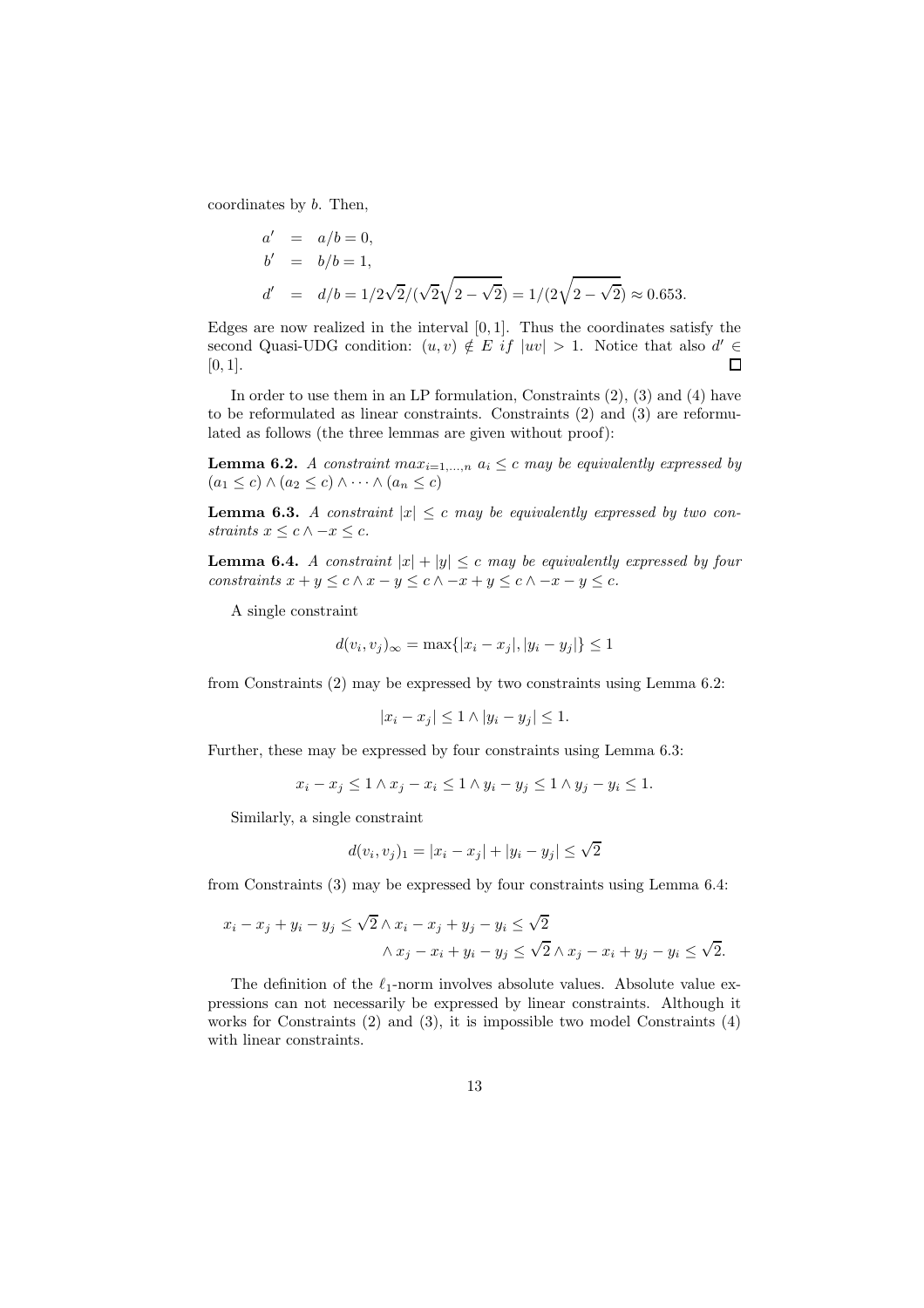**Theorem 6.5.** Constraints (4) of the form  $d(v_i, v_j)_1 \geq 1$  cannot be expressed by linear constraints.

*Proof.* The condition  $d(v_i, v_j)_1 \geq 1$  is equal to  $|x_i - x_j| + |y_i - y_j| \geq 1$ . Introduce new variables  $dx_{ij} = x_i - x_j$  and  $dy_{ij} = y_i - y_j$ . The condition becomes  $|dx_{ij}| + |dy_{ij}| \ge 1$ . This constraint is equivalent to the constraint  $|x| + |y| \ge 1$ which is illustrated in Figure 9. The feasible region contains a hole where  $|x| + |y| < 1$ . A line can be drawn starting in the feasible region, crossing the infeasible hole and ending in the feasible region again. In a convex set however, every line starting and ending in the set only contains points also belonging to the set (by Definition 2.1). This proves that the feasible region of  $|x| + |y| \ge 1$ is not convex. However, the feasible region of every set of linear constraints is convex (by Lemma 2.1). Thus the feasible region of  $d(v_i, v_j)_1 \geq 1$  cannot be expressed by linear constraints.



Figure 9: A plot of the function  $f(x, y) = 1$  if  $|x| + |y| \ge 1$  else 0. Observe the hole where  $|x| + |y| < 1$  in the middle of a region where  $|x| + |y| > 1$ .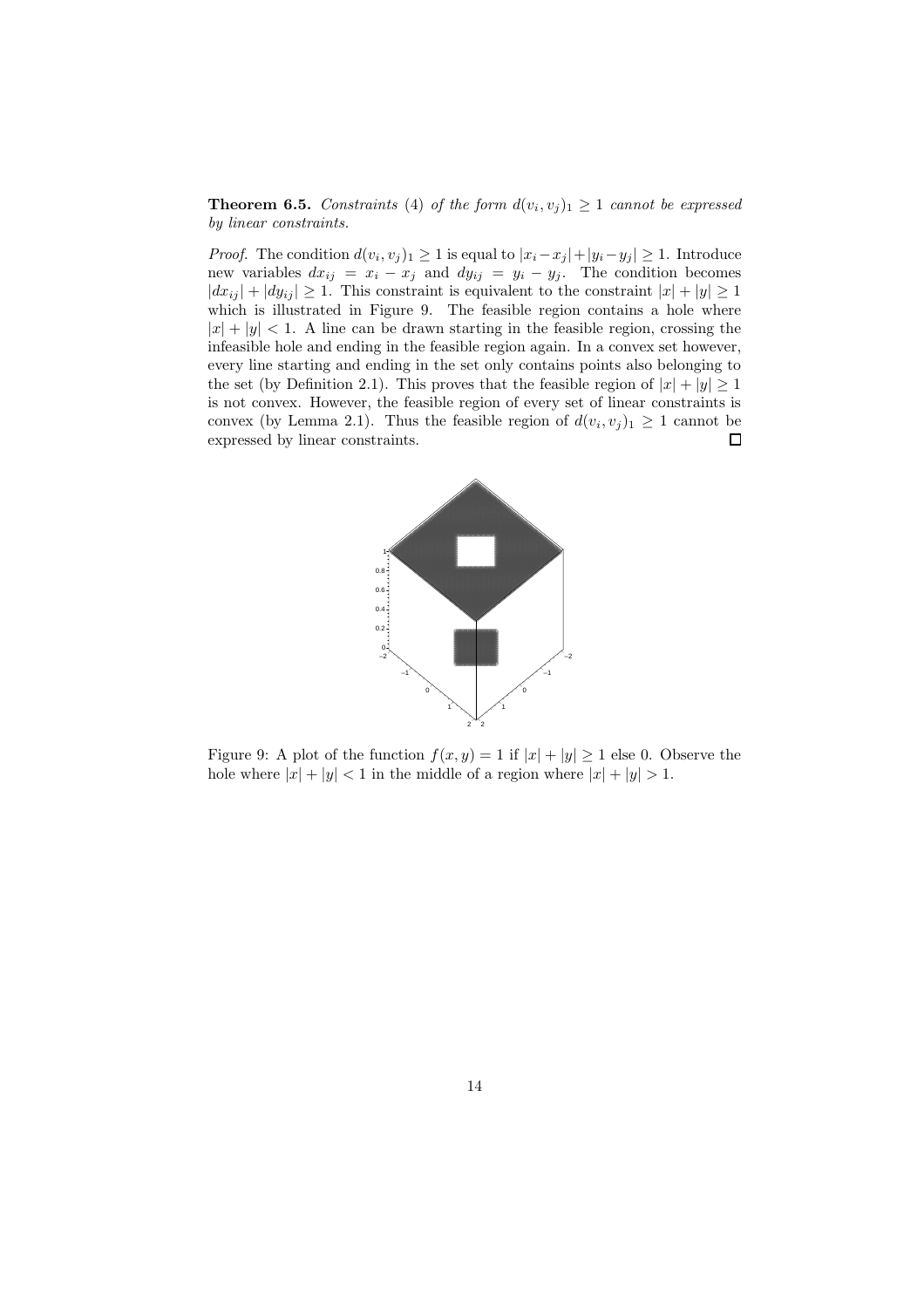#### 6.2 Introducing an Objective Function

Since Constraints (4) cannot be modeled by linear constraints, the constraints are replaced by a linear objective function which is supposed to stretch the graph in several directions in order to pull nodes with no edges between them away from each other. The stretching is done as follows: Choose several pairs of nodes, fix directions between them and maximize the distances between the nodes along these directions. Three nodes  $a, b$  and  $c$  are chosen and two directions are fixed: the  $x$ - and the  $y$ -axis.

The algorithm is formulated as follows:

- 1. Find the nodes  $a, b$  with the greatest distance in the graph (e.g. by running Floyd's all pairs shortest path algorithm and taking the nodes with the biggest value).
- 2. Find the node  $m$  which lies exactly in the middle of the path (if the number of nodes on the path is even i.e. there are two middle nodes, take the one that is closer to  $b$ ).
- 3. Find a third node c for which the following function is maximum:  $(\overline{ac} +$  $\overline{cb}/\overline{ac}-\overline{cb}$  where  $\overline{ac}$  denotes the length of the shortest path between the nodes a and c. Note the purpose of maximizing  $(\overline{ac} + \overline{cb})/|\overline{ac} - \overline{cb}|$  over c: The node c should be as far away as possible from both  $a$  and  $b$  and, as a heuristic,  $c$  should be similarly far away from  $a$  and  $b$ . Thus the term  $|\overline{ac} - \overline{cb}|$  penalizes big differences in the distances  $\overline{ac}$  and  $\overline{cb}$ .
- 4. Add constraints to set the y-coordinates of the nodes  $m$ ,  $a$  and  $b$  to 0 to make sure these nodes are realized on the x-axis.
- 5. If  $m \neq c$ , add constraints to set the x-coordinate of m to be equal to the x-coordinate of  $c$  to make sure the nodes  $m$  and  $c$  are realized on an axis perpendicular to the x-axis and parallel to the  $y$ -axis.
- 6. Set the objective function to the following:  $f := \max x_b x_a + y_c$  where  $x_b$  denotes the x-coordinate of b. The term  $y_c$  is only present for  $m \neq c$ .

Solve the resulting linear program by obtimizing the objective function  $f := \max x_b - x_a + y_c$  subject to Constraints (3) together with the additional constraints for the nodes  $m, a, b$  and  $c$  introduced above.

For examples on how this performs in practice, see Figures 10 and 11. Figure 10 shows results of the algorithm run on very small graphs. Figure 11 shows that if nodes are attached to the main paths ab and mc, these nodes are collapsed to one single point by the algorithm. The algorithm only stretches nodes along the main paths. It is only suitable for specific classes of graphs e.g. the path  $P_n: V = \{0, 1, \ldots, n\}, E = \{\{i-1, i\} : i = 1, 2, \ldots, n\}.$  (Consider the path  $P_2$ ) in Figure 10 for example: the graph is stretched between the two outer nodes  $a$ and  $(b.)$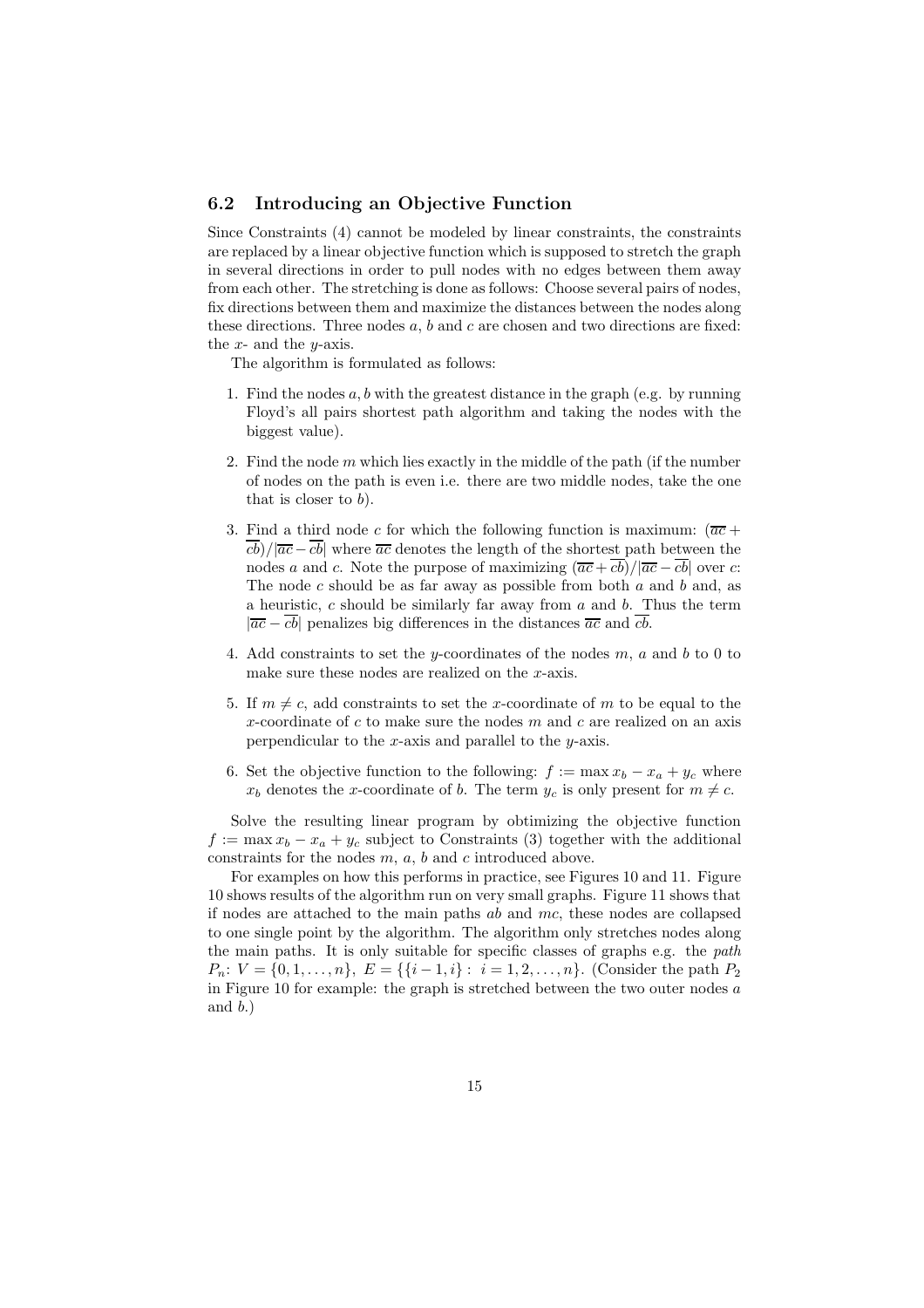

Figure 10: On the left hand side, the path  $P_2$  is shown. To the right, the minimum graph where all nodes  $m, a, b$  and  $c$  are present and  $m \neq c$ .



Figure 11: To the left, the graph including small structures attached to the main axes is drawn. To the right, the actual output of the algorithm: The small structures are collapsed to one single point.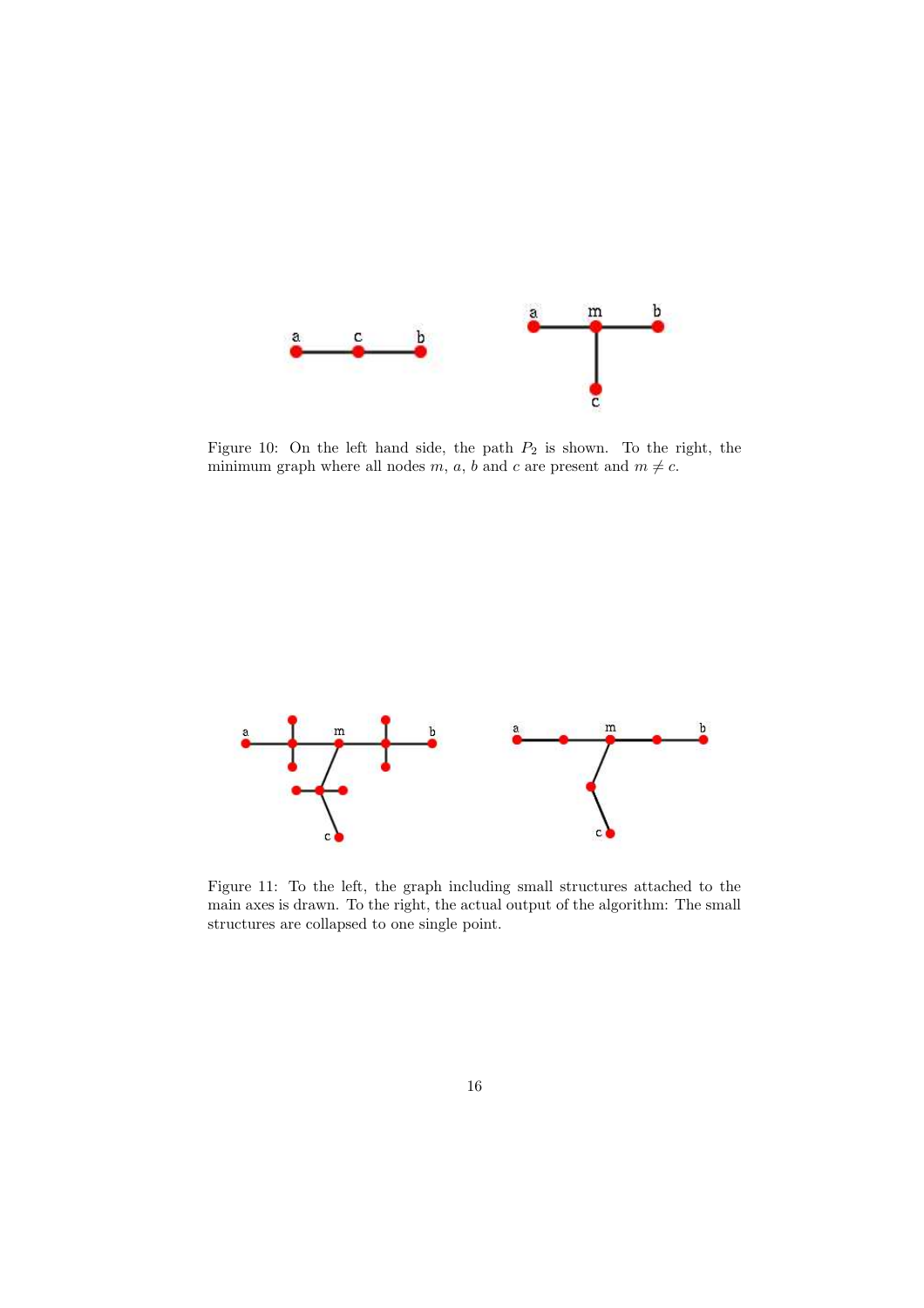#### 6.3 Quadratic Programming Formulation of the Problem

The approach in this section involves a quadratic objective function. For adjacent nodes, we take Constraints (3). We drop Constraints (4) for non-adjacent nodes and add the following quadratic objective function instead:

$$
f = \sum_{(v_i, v_j) \notin E} d_2(v_i, v_j)
$$

This is the sum of the distances of non-adjacent nodes. The purpose of this objective function is to maximize the distance between non-adjacent nodes, thus stretching the graph similar to the approach in Subsection 6.2 involving a linear objective function.

The optimization problem formulation yields:

$$
\max \quad f(x_1, \dots, x_n)
$$
  
subject to 
$$
lp_{edges}
$$

Since we want a convex optimization problem (which can be solved quickly) and this is a maximization problem,  $f$  is supposed to be concave. It turns out, however, that the objective function  $f$  as formulated above is not a concave function.

#### **Theorem 6.6.** The function  $f$  is not concave.

*Proof.* By contradiction. We take a concrete graph  $G = (V, E)$ . We assume that the function  $f$  is concave for this graph. We show how this leads to a contradiction.

Consider the graph  $G = (V, E)$  with  $V = \{v_1, v_2\}, f(v_1) = \{x_1, y_1\}, f(v_2) =$  ${x_2,y_2}$  and  $|E|=0$ . The graph consists of two nodes with no edge. Then,

$$
f_1 = (x_1 - x_2)^2 + (y_1 - y_2)^2.
$$

W.l.o.g., we set  $x_1 = y_1 = y_2 = 0$  (any other configuration may be realized by rotation and translation). Then  $f_1 = -x_2^2$ . Since  $f_1$  is concave,  $g_1 = -f_1$  is convex. Applying the definition of convexity to  $g_1$  yields

$$
g_1(\lambda x_1 + (1 - \lambda)x_2)
$$
  
=  $\lambda^2 x_1^2 + 2\lambda^2 x_1 x_2 - 2\lambda x_1 x_2$   
 $- x_2^2 \lambda^2 + 2x_2^2 \lambda - x_2^2$   
 $\leq \lambda g_1(x_1) + (1 - \lambda)g_1(x_2)$   
=  $\lambda x_1^2 + x_2^2 \lambda - x_2^2$ . (6)

Term cancellation and subtraction of the right hand side yields

$$
(\lambda - \lambda^2)(x_1^2 - 2x_1x_2 + x_2^2)
$$
  
=  $x_1^2 - 2x_1x_2 + x_2^2$   
=  $(x_1 - x_2)^2$   
 $\leq 0.$  (7)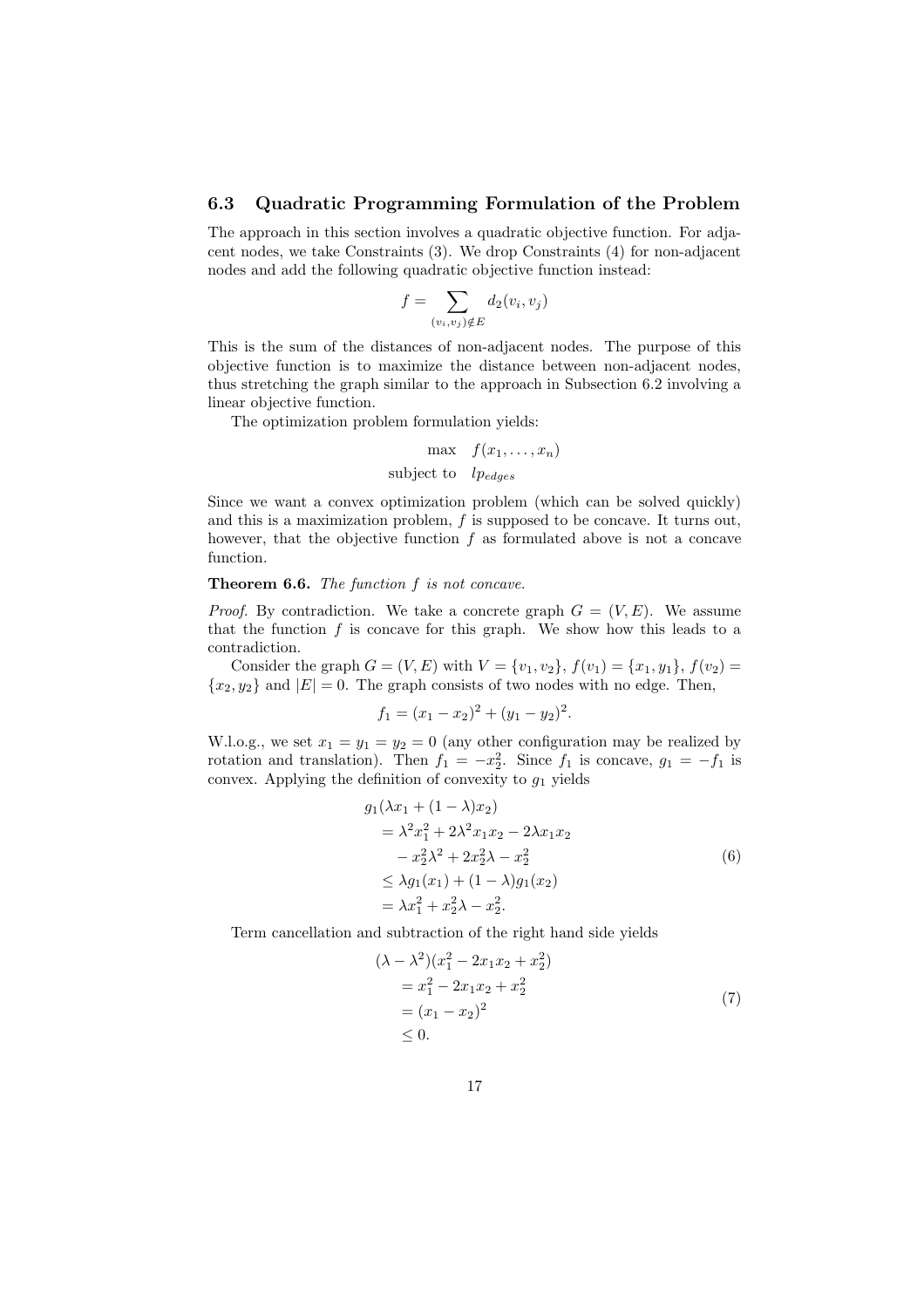The division by  $(\lambda - \lambda^2)$  is allowed for  $0 < \lambda < 1$ . Setting  $\lambda = 1$  implies  $f(x_1) \le f(x_1)$ . Similarly,  $\lambda = 0$  implies  $f(x_2) \le f(x_2)$ . For  $0 \le \lambda \le 1$  we have that Equation (7) is only satisfied if  $x_1 = x_2$  or in the cases where both points  $x_1$  and  $x_2$  correspond to one endpoint, but not for all values of  $x_1$  and  $x_2$ . The function  $g_1$  is not convex. Contradiction.  $\Box$ 

Practical tests have been conducted with simple graphs based on the QP formulation in this section. The optimization tools used were the MOSEK Optimization Tools (see [11]) and LOQO (see [12]). Both were run with their interior-point optimizers turned on. MOSEK refused to solve the problem because of its non-convexity. The solution output by LOQO was unusable.

### 6.4 Semidefinite Programming Formulation of the Problem

In [10], semidefinite programs are used as convex relaxations of NP-hard quadratic optimization problems. Since the relaxations are for quadratic problems, we are able to apply the technique to our exact problem formulation in Section 5.

In a semidefinite program (SDP) we minimize a linear function of a variable  $x \in \mathbb{R}^m$  subject to a matrix inequality:

min 
$$
c^T x
$$
  
\nsubject to  $F(x) \ge 0$   
\nwhere  $F(x) = F_0 + \sum_{i=0}^{m} x_i F_i$ .

The problem data are the vector  $c \in \mathbb{R}^m$  and  $m + 1$  symmetric matrices  $F_0, \ldots, F_m \in \mathbb{R}^{n \times n}$ . The inequality sign in  $F(x) > 0$  means that  $F(x)$  is positive semidefinite, i.e.,  $z^T F(x) z \geq 0$  for all  $z \in \mathbb{R}$ . We call the inequality  $F(x) \geq 0$  a linear matrix inequality (LMI).

Semidefinite programs can be regarded as an extension of linear programming where the componentwise inequalities between vectors are replaced by matrix inequalities. Most interior-point methods for linear programming have been generalized to semidefinite programs. As in linear programming, these methods have polynomial worst-case complexity.

Consider the quadratic optimization problem

min  $f_0(x)$ subject to  $f_i(x) \leq 0$ where  $f_i(x) = x^T A_i x + 2b_i^T x + c_i$  $i=1,\ldots,L$ .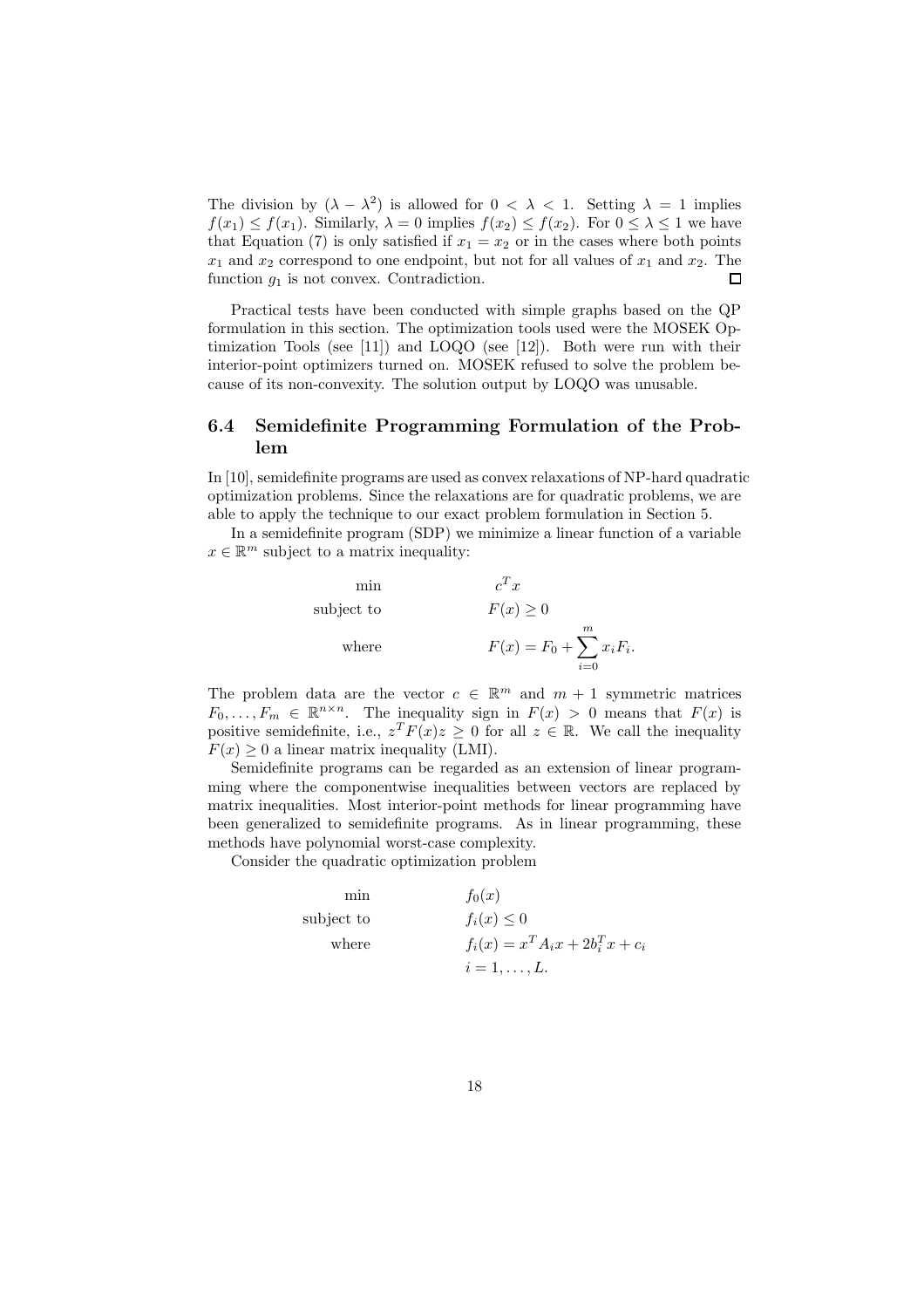The relaxation looks like

$$
\begin{aligned}\n\min & \text{Tr} X A_0 + 2b_0^T x + c_0 \\
\text{subject to} & \text{Tr} X A_i + 2b_i^T x + c_i \le 0 \\
& \begin{bmatrix} X & x \\ x^T & 1 \end{bmatrix} \ge 0\n\end{aligned}
$$

 $i = 1, \ldots, L$  where the variables are  $X = X^T \in \mathbb{R}^{k \times k}$ ,  $x \in \mathbb{R}^k$  and  $\text{Tr} X$  is the trace of the matrix X.

Note that the constraint

$$
\left[\begin{array}{cc} X & x \\ x^T & 1 \end{array}\right] \ge 0
$$

is equivalent to  $X \geq xx^T$ .

The target of this relaxation is to find a lower bound for the objective value. Since our problem is a pure feasibility problem, we are not interested in the value of any objective function. Instead, our focus is on the feasible region. Does the relaxation enlarge the feasible region of our original problem in such a way that feasible vectors are reasonable approximations to our problem? Or does the relaxation admit feasible vectors which are not useful? The latter is the case: We show that the solution  $x = 0$  is a feasible solution to the SDP-relaxation of our problem for a concrete graph G: Two nodes that are not connected in G are allowed to have distance 0. This is not desirable: The distance between two unconnected nodes should be  $> 1$  for UDGs and  $> d$  for Quasi-UDGs. Thus the SDP-relaxation should not be considered for this problem.

**Theorem 6.7.** The vector  $x = 0$  is a feasible solution to the SDP-relaxation.

*Proof.* Let the graph be  $G = (V, E)$  with  $V = \{v_1, v_2\}$ ,  $f(v_1) = (x_1, y_1)$ ,  $f(v_2) =$  $(x_2, y_2)$  and  $||E|| = 0$ . W.l.o.g, we set  $x_1 = y_1 = y_2 = 0$ .

The quadratic optimization problem looks like

| mın        | $f_0(x)$                             |
|------------|--------------------------------------|
| subject to | $f_1(x) = Tr X A_1 + 2b_1^T x + c_1$ |

where  $f_0(x)$  is arbitrary since we look at the feasibility problem.

Setting  $A_1 = -1, b_1 = 0, c_1 = 1$  we get  $f_1(x) = -x^2 + 1 \le 0$ .

The relaxation is

$$
\begin{array}{ll}\n\text{min} & f_0(x) \\
\text{subject to} & f_1(x) = -X + 1 \le 0 \\
& \begin{bmatrix} X & x \\ x^T & 1 \end{bmatrix} \ge 0\n\end{array}\n\tag{8}
$$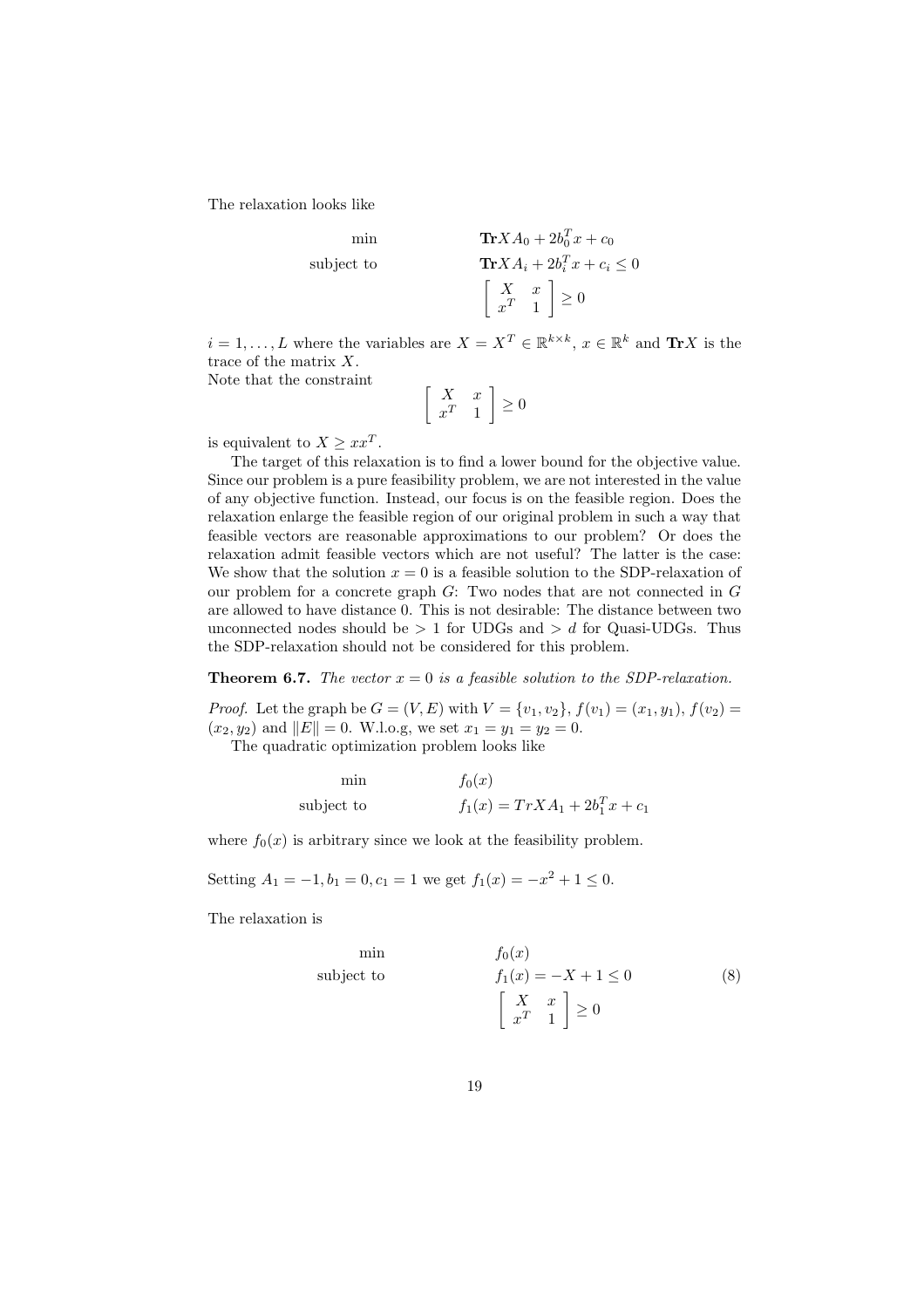The following lemma is given without proof:

Lemma 6.8. A matrix is positive definite if the determinants associated with all upper-left submatrices are positive.

The conditions for the upper-left submatrices are

$$
\det(X) = X
$$
  
\n
$$
\geq 0
$$
 (9)

$$
\det\begin{pmatrix} X & x \\ x^T & 1 \end{pmatrix} = X - x^2
$$
  
\n
$$
\geq 0
$$
 (10)

Condition (9) is true because of (8). We require  $X > x^2$ . Choose  $X = x^2 + 1$ . Then Condition  $(10)$  holds for an arbitrary x. This means there exist configurations where the trivial solution  $x = 0$  satisfies the constraints.  $X = 1, x = 0$ is a particular example.  $\Box$ 

# 7 Conclusion

What is the benefit of an an exact solution to a problem if this solution takes forever to compute? After discovering that a certain problem is NP-hard, the focus can only be on the development of approximation algorithms: We showed that finding a unit disk graph realization given a graph  $G = (V, E)$  is NP-hard. We gave an exact formulation of the problem in terms of a quadratic feasibility problem. We developed an LP-based approximation algorithm which is fast and works well on specific classes of graphs. Finally, we proved non-convexity of a QP-based approximation algorithm and showed that the SDP-relaxation of the exact formulation does not provide reasonable approximations.

## 8 Acknowledgments

I would like to thank Fabian Kuhn and Roger Wattenhofer who guided me through this work for their support.

Additional thanks go to Micha Bröker and Thomas Knecht for fruitful discussions on the subject.

### References

[1] Fabian Kuhn, Roger Wattenhofer, and Aaron Zollinger. Ad-Hoc Networks Beyond Unit Disk Graphs. The final version will appear in the Proceedings of the 1st ACM DIALM-POMC Joint Workshop on Foundations of Mobile Computing (DIALM-POMC), San Diego, California, USA, September 2003.